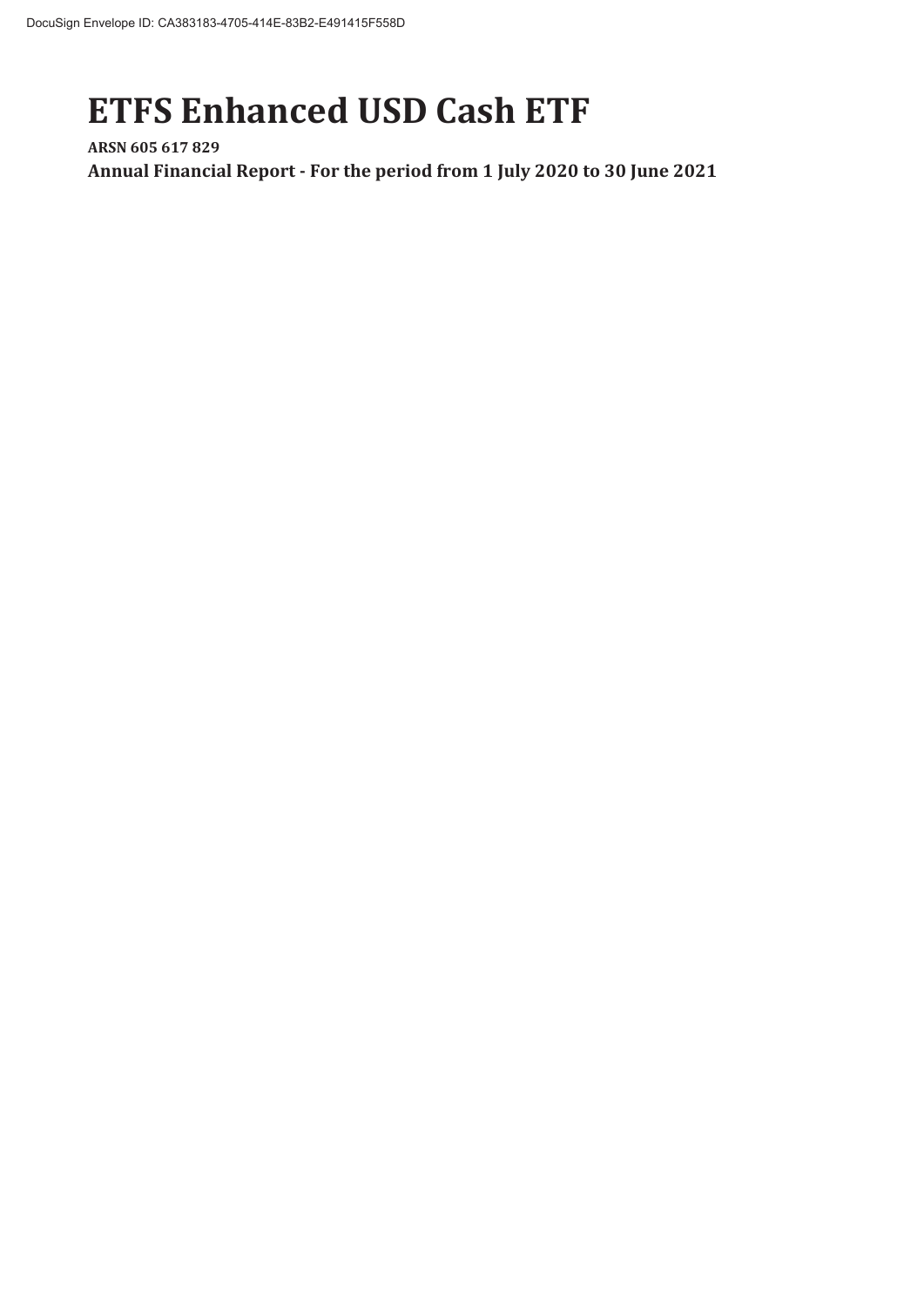# **ETFS Enhanced USD Cash ETF**

# **ARSN 605 617 829 Annual Financial Report - For the period from 1 July 2020 to 30 June 2021**

# **Contents**

| v<br>÷<br>٧<br>v<br>× |
|-----------------------|
|-----------------------|

| Directors' Report                                          |    |
|------------------------------------------------------------|----|
| Auditor's Independence Declaration                         | 5  |
| Statement of Profit or Loss and Other Comprehensive Income | 6  |
| <b>Statement of Financial Position</b>                     |    |
| Statement of Changes in Equity                             | 8  |
| <b>Statement of Cash Flows</b>                             | 9  |
| Notes to the Financial Statements                          | 10 |
| <b>Directors' Declaration</b>                              | 26 |
| Independent Auditor's Report                               | 27 |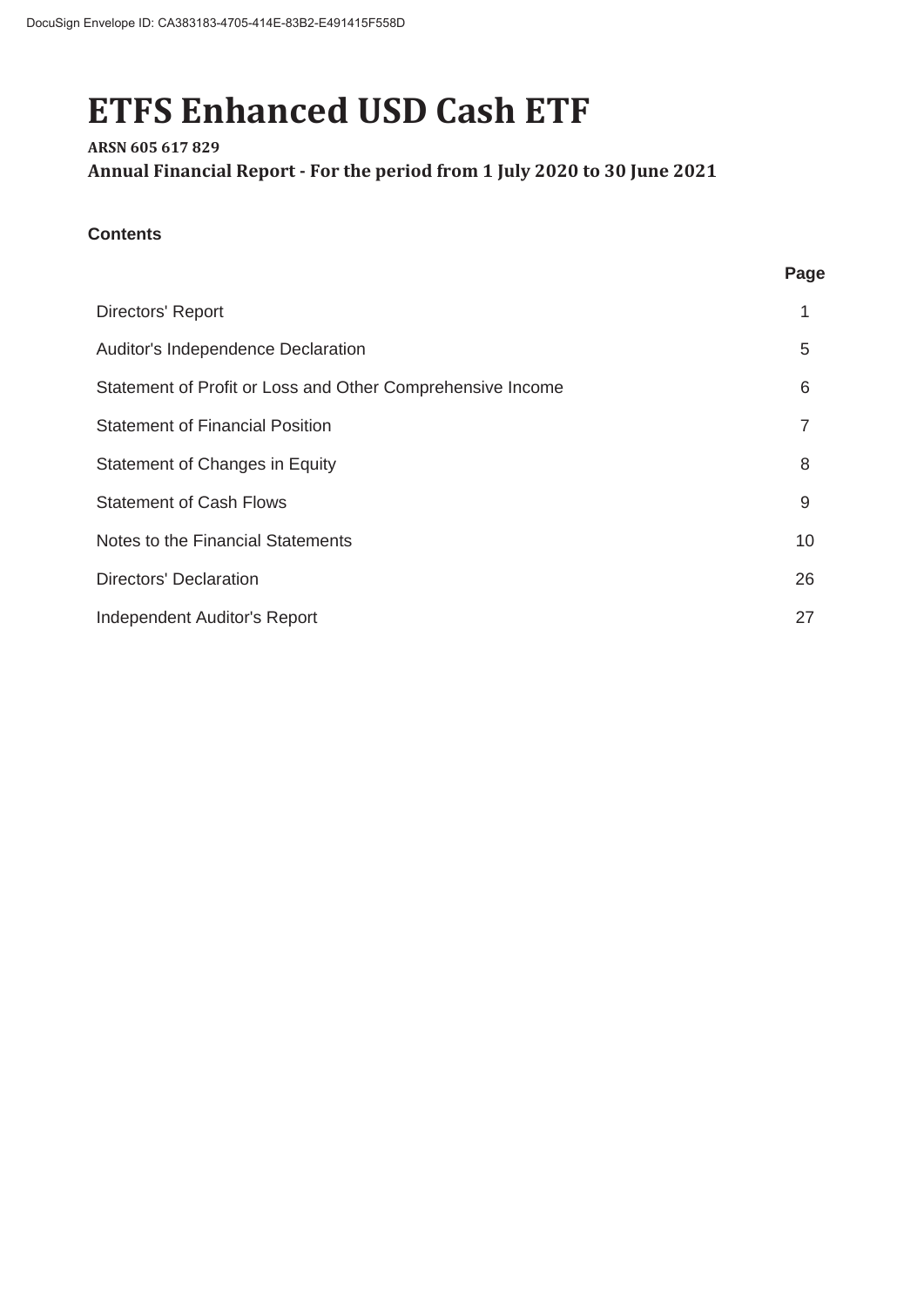#### **Directors' Report**

The directors of ETFS Management (AUS) Limited (the "Responsible Entity"), the Responsible Entity of ETFS Enhanced USD Cash ETF (the "Fund"), present their annual report together with the financial statements of the Fund, for the year ended 30 June 2021 and the auditor's report thereon.

#### **Fund Objectives**

The Fund aimed to provide investors with exposure to the performance of the US Dollar ("USD") (before fees and expenses) by tracking its appreciation and depreciation against the Australian Dollar.

The Fund was an Exchange Traded Fund ("ETF") and could be traded by investors on the Australian Securities Exchange ("ASX"); ETFs can be bought and sold like any other share through normal brokerage accounts. Units in the Fund were removed from trading on the Australian Stock Exchange after the close of trading on 29 January 2021.

The Fund was backed by holdings of USD (the "Reference Currency") in deposit accounts at ANZ Banking Group Limited (the "Deposit Bank"). Any interest earned on the deposit accounts is distributed to investors.

#### **Principal Activities**

The Fund commenced its operations on 12 June 2015 and was admitted to listing on the ASX on 12 June 2015 and was subsequently delisted on 29 January 2021.

The Fund invested in accordance with the provisions of the Fund's Constitution.

The Fund did not have any employees during the period ended 12 February 2021.

Following the resolution made by the responsible entity on 10 December 2020 to terminate the Fund, units in the Fund were removed from trading on the Australian Stock Exchange after the close of trading on 29 January 2021. On the same date, all assets were sold and liabilities were settled and final distributions were paid to unitholders on 12 February 2021.

#### **Directors**

The following persons held office as directors of the Responsible Entity during the period or since the end of the period and up to the date of this report:

**Director Date appointed Date resigned** 16 December 2014 **n/a**  $16$  December 2014  $n/a$ 3 May 2017 8 September 2020 26 August 2020 n/a

#### **Review and Results of Operations**

During the period, the Fund continued to invest funds in the Reference Currency in accordance with the governing documents of the Fund and in accordance with the provisions of the Fund's Constitution.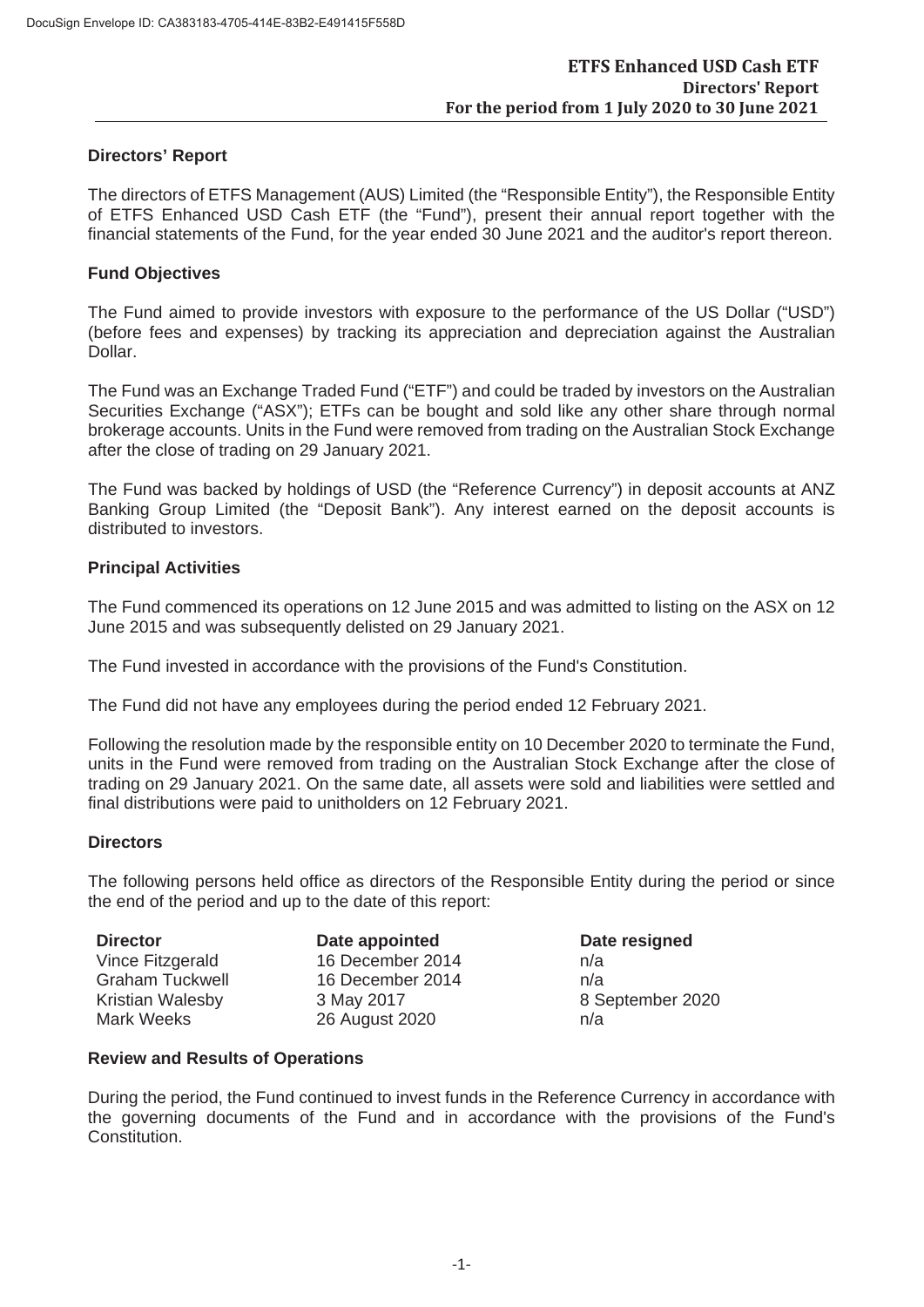#### **Directors' Report (continued)**

# **Results**

The performance of the Fund, as represented by the results of its operations, was as follows:

|                                   | <b>Period ended</b><br><b>12 February</b> | Year ended<br>30 June 2020 |
|-----------------------------------|-------------------------------------------|----------------------------|
|                                   | 2021<br><b>USD</b>                        | <b>USD</b>                 |
| (Loss)/profit for the period/year | (11, 266)                                 | 76,935                     |
| Distributions paid and payable    |                                           | (96, 375)                  |

#### **Returns**

The table below demonstrates the performance of the Fund as represented by the total return.

|                                           | <b>Returns</b> * |          |
|-------------------------------------------|------------------|----------|
|                                           | 1 Year           | 2 Year   |
|                                           | $%$ p.a.         | $%$ p.a. |
| <b>ETFS Enhanced USD Cash ETF returns</b> | (10.41)          | (7.54)   |

\* Returns (after fees) were calculated on the assumption that any income received by the Fund in respect of interest on deposits holding the Reference Currency or otherwise was distributed to Holders.

The performance above was reflective of the reduction of the Reference Currency in respect of management fees.

#### **Reconciliation of Net Asset Value for Unit Pricing Purposes to Financial Reporting Purposes**

The key differences between net assets for unit pricing purposes and net assets attributed to Unitholders as reported in the financial report prepared under Australian Accounting Standards have been outlined below:

|                                                                                                                  | <b>12 February</b><br>2021<br><b>USD</b> | 30 June<br>2020<br><b>USD</b> |
|------------------------------------------------------------------------------------------------------------------|------------------------------------------|-------------------------------|
| <b>Net Assets for Unit Pricing Purposes</b>                                                                      |                                          | 8,249,844                     |
| <b>Permanent Differences</b>                                                                                     |                                          |                               |
| Difference between net market value (for unit pricing)<br>and fair value (for financial statements) of financial |                                          |                               |
| assets held at fair value through profit or loss                                                                 |                                          | (4,607)                       |
| <b>Timing Differences</b>                                                                                        |                                          |                               |
| <b>Distribution Payable</b>                                                                                      |                                          | (6,033)                       |
| Net assets attributable to Unitholders as at 12<br>February/30 June                                              |                                          | 8,239,204                     |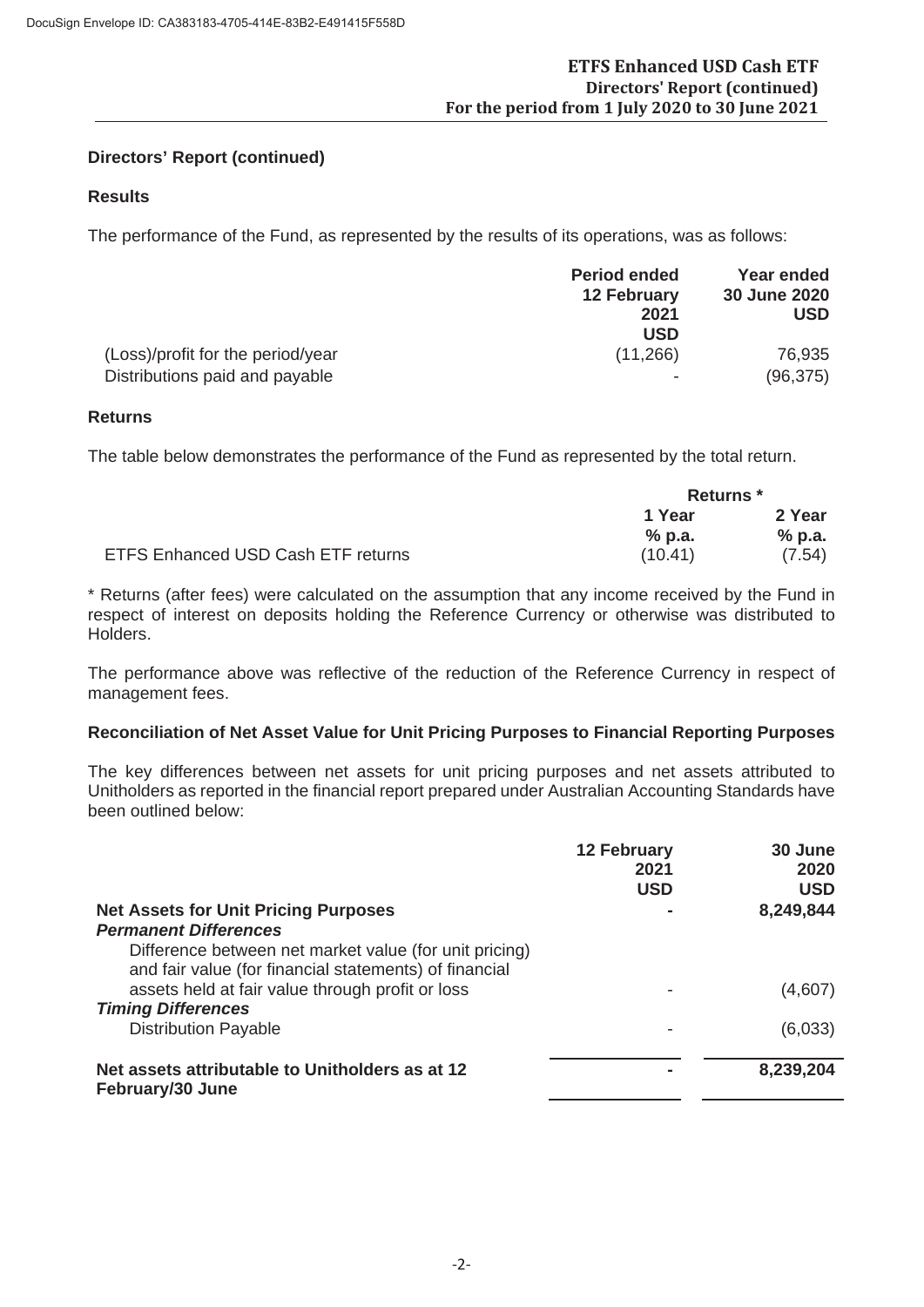#### **Directors' Report (continued)**

#### **Significant Changes in State of Affairs**

The Responsible Entity paid the final return of capital to the unitholders on 12 February 2021. The Fund was formally wound up on 30 June 2021. The financial statements are therefore prepared on a basis other than going concern.

In the opinion of the directors, there were no significant changes in the state of affairs of the Fund that occurred during the financial period under review.

# **Matters Subsequent to the End of the Financial Period**

There were no matters subsequent to the end of the financial period.

#### **Likely Developments and Expected Results of Operations**

The Fund settled all the assets and liabilities of the Fund on 30 June 2021.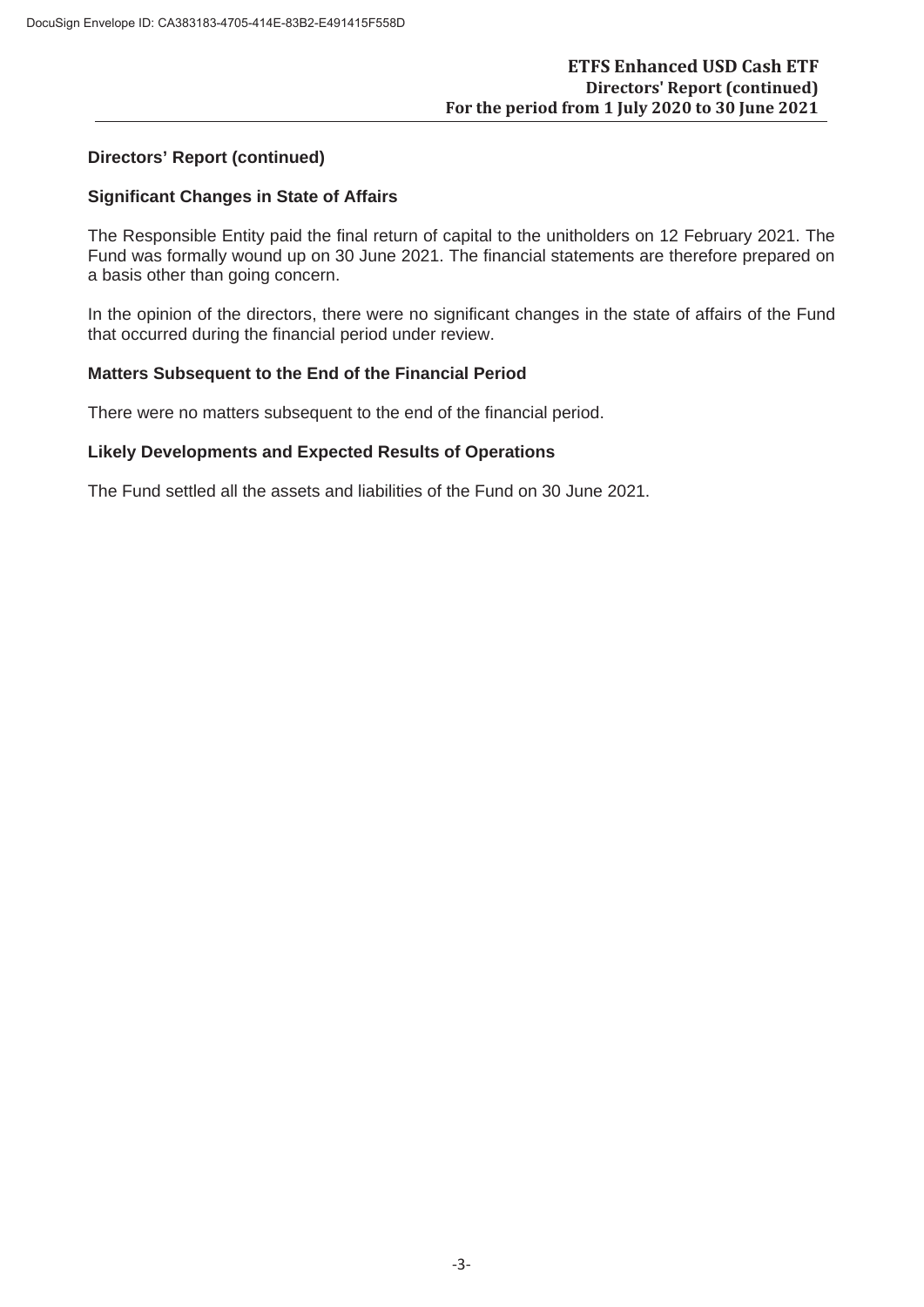#### **Directors' Report (continued)**

#### **Indemnification and Insurance of Officers and Auditor**

No insurance premiums were paid for out of the assets of the Fund in regards to insurance cover provided to either the officers of the Responsible Entity or the auditor of the Fund. So long as the officers of the Responsible Entity act in accordance with the Fund's Constitution and the Law, officers remain indemnified out of the assets of the Fund against losses incurred while acting on behalf of the Fund.

The auditor of the Fund was in no way indemnified out of the assets of the Fund.

#### **Fees Paid and Interests Held in the Fund by the Responsible Entity or its Associates**

Fees paid to the Responsible Entity and its associates out of Fund property during the period are disclosed in Note 8 of the financial statements.

No fees were paid out of Fund property to the directors of the Responsible Entity during the period. Pursuant to ASIC Class Order relief, the Responsible Entity may individually negotiate fees with certain sophisticated or professional investors.

The number of interests in the Fund held by the Responsible Entity or its associates as at the end of the financial period are also disclosed in Note 8 of the financial statements.

#### **Interests in the Fund**

The movement in units on issue in the Fund during the period is disclosed in Note 4 of the financial statements.

#### **Value of Assets**

The value of the Fund's assets and liabilities was disclosed on the Statement of Financial Position and derived using the basis set out in Note 2 of the financial statements.

#### **Environmental Regulation**

The operations of the Fund were not subject to any particular or significant environmental regulations under Commonwealth, State or Territory law.

#### **Auditor's Independence Declaration**

A copy of the auditor's independence declaration as required under Section 307C of the *Corporations Act 2001* is set out on page 5.

The financial report was authorised for issue by the directors on 23 September 2021.

This report was made in accordance with a resolution of the directors.

DocuSigned by: Graham Tuckwell

-DB8639C4F290469... **Graham Tuckwell Director**

**Melbourne** 23 September 2021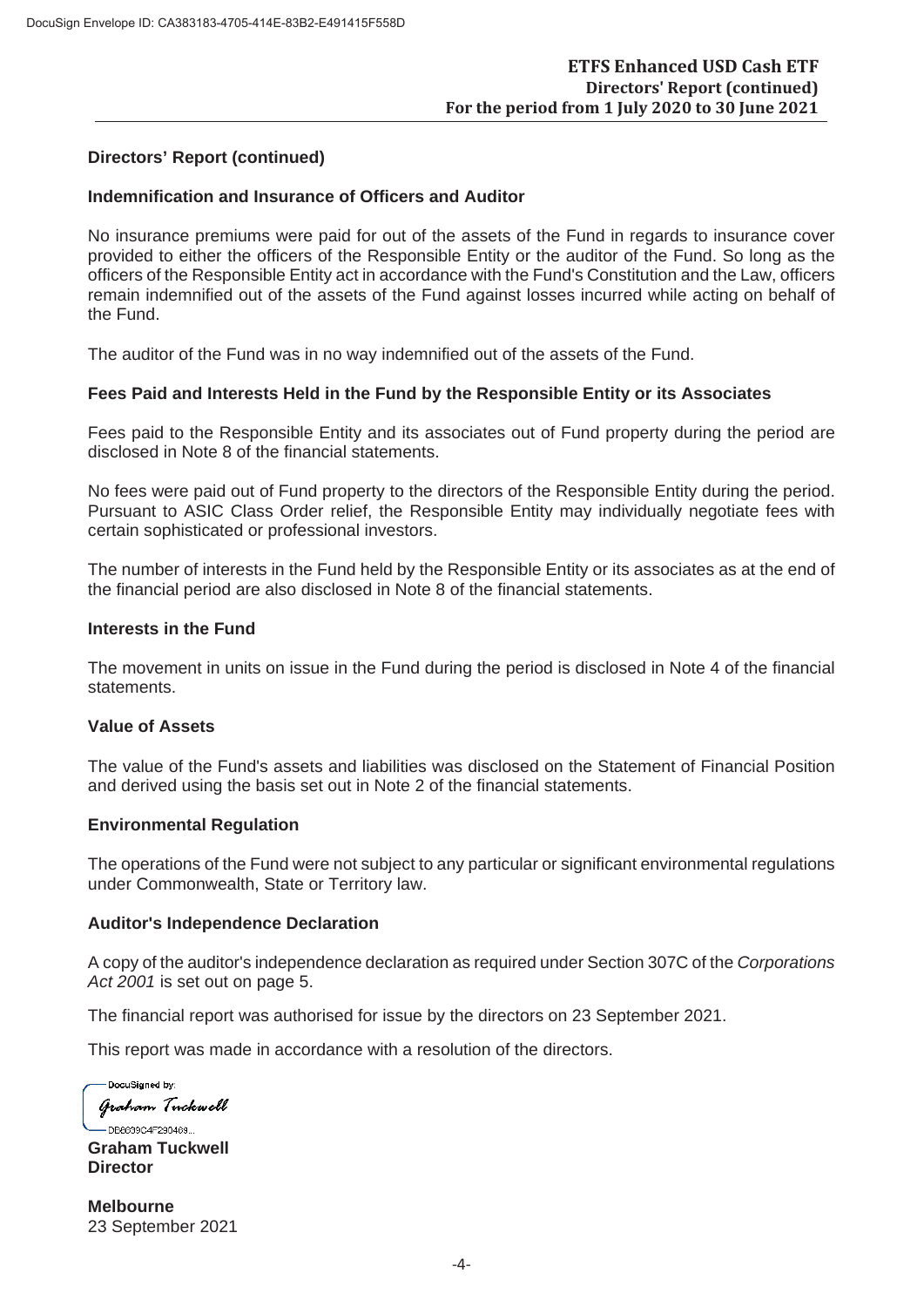

# Lead Auditor's Independence Declaration under Section 307C of the Corporations Act 2001

# To the Directors of ETFS Management (AUS) Limited as the Responsible Entity of ETFS Enhanced USD Cash ETF

I declare that, to the best of my knowledge and belief, in relation to the audit of ETFS Enhanced USD Cash ETF for the financial year ended 30 June 2021 there have been:

- i. no contraventions of the auditor independence requirements as set out in the Corporations Act 2001 in relation to the audit; and
- ii. no contraventions of any applicable code of professional conduct in relation to the audit.



laBucher

KPMG Nicholas Buchanan

Partner

Sydney

23 September 2021

@2021 KPMG, an Australian partnership and a member firm of the KPMG global organisation of independent member firms affiliated with KPMG International Limited, a private English company limited by guarantee. All rights reserved. The KPMG name and logo are trademarks used under license by the independent member firms of the KPMG global organisation. Liability limited by a scheme approved under Professional Standards Legislation.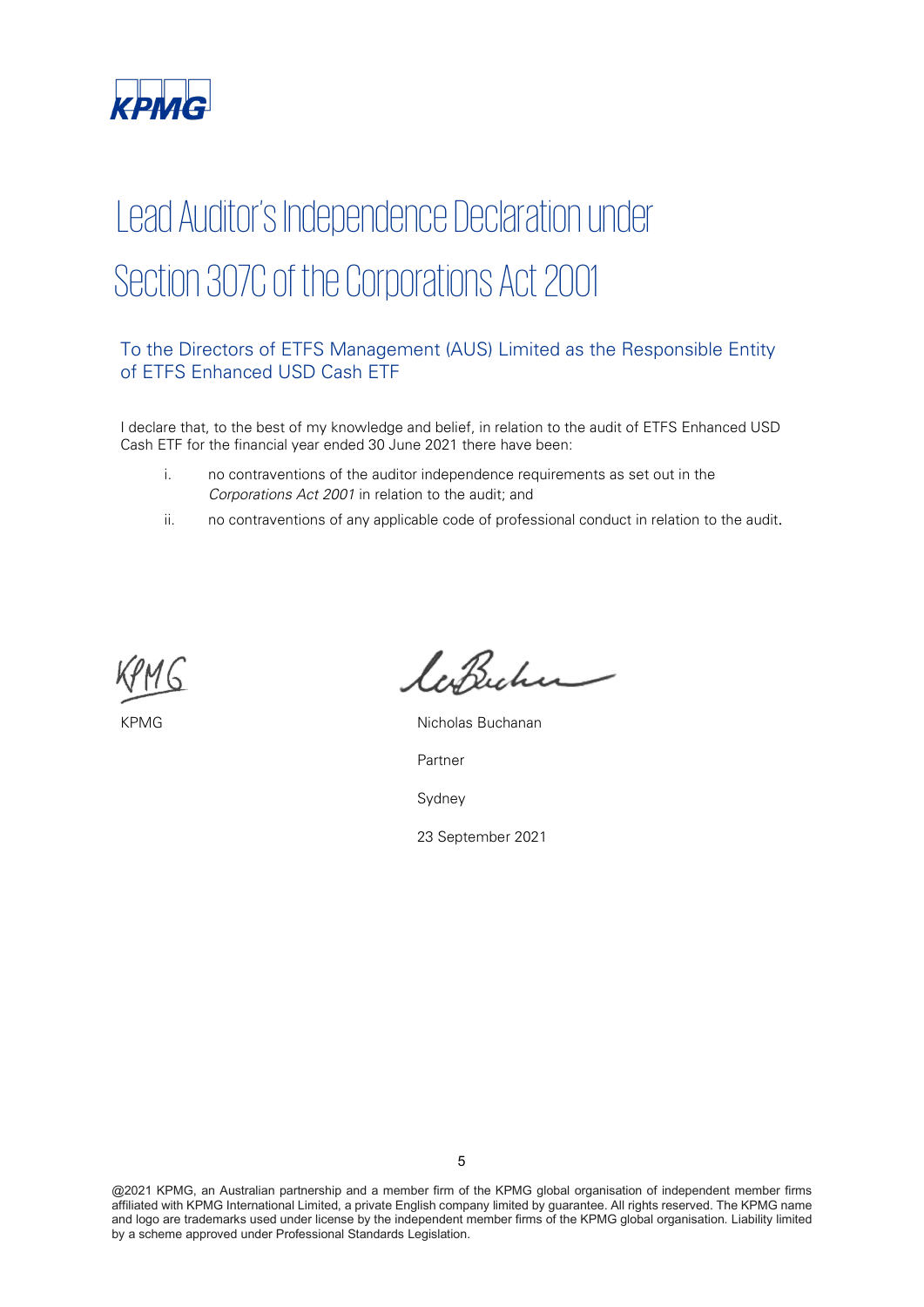#### **ETFS Enhanced USD Cash ETF Statement of Profit or Loss and Other Comprehensive Income For the period from 1 July 2020 to 30 June 2021**

|                                       | <b>Notes</b> | <b>Period from 1</b><br><b>July 2020 to</b><br><b>12 February</b><br>2021<br><b>USD</b> | <b>Year ended</b><br>30 June 2020<br><b>USD</b> |
|---------------------------------------|--------------|-----------------------------------------------------------------------------------------|-------------------------------------------------|
| <b>Investment income</b>              |              |                                                                                         |                                                 |
| Interest Income                       |              | 3,222                                                                                   | 94,302                                          |
| Other operating income                |              | 965                                                                                     | 1,401                                           |
| Foreign exchange (loss)/gain          |              | (912)                                                                                   | 2,340                                           |
| <b>Total net investment income</b>    |              | 3,275                                                                                   | 98,043                                          |
| <b>Expenses</b>                       |              |                                                                                         |                                                 |
| Management fees                       | 8            | 14,541                                                                                  | 21,108                                          |
| <b>Total operating expenses</b>       |              | 14,541                                                                                  | 21,108                                          |
| (Loss)/profit for the period/year     |              | (11, 266)                                                                               | 74,595                                          |
| Other comprehensive income            |              |                                                                                         |                                                 |
| Total comprehensive (loss)/income for |              | (11, 266)                                                                               | 76,935                                          |
| the period/year                       |              |                                                                                         |                                                 |

The above Statement of Profit or Loss and Other Comprehensive Income should be read in conjunction with the accompanying notes.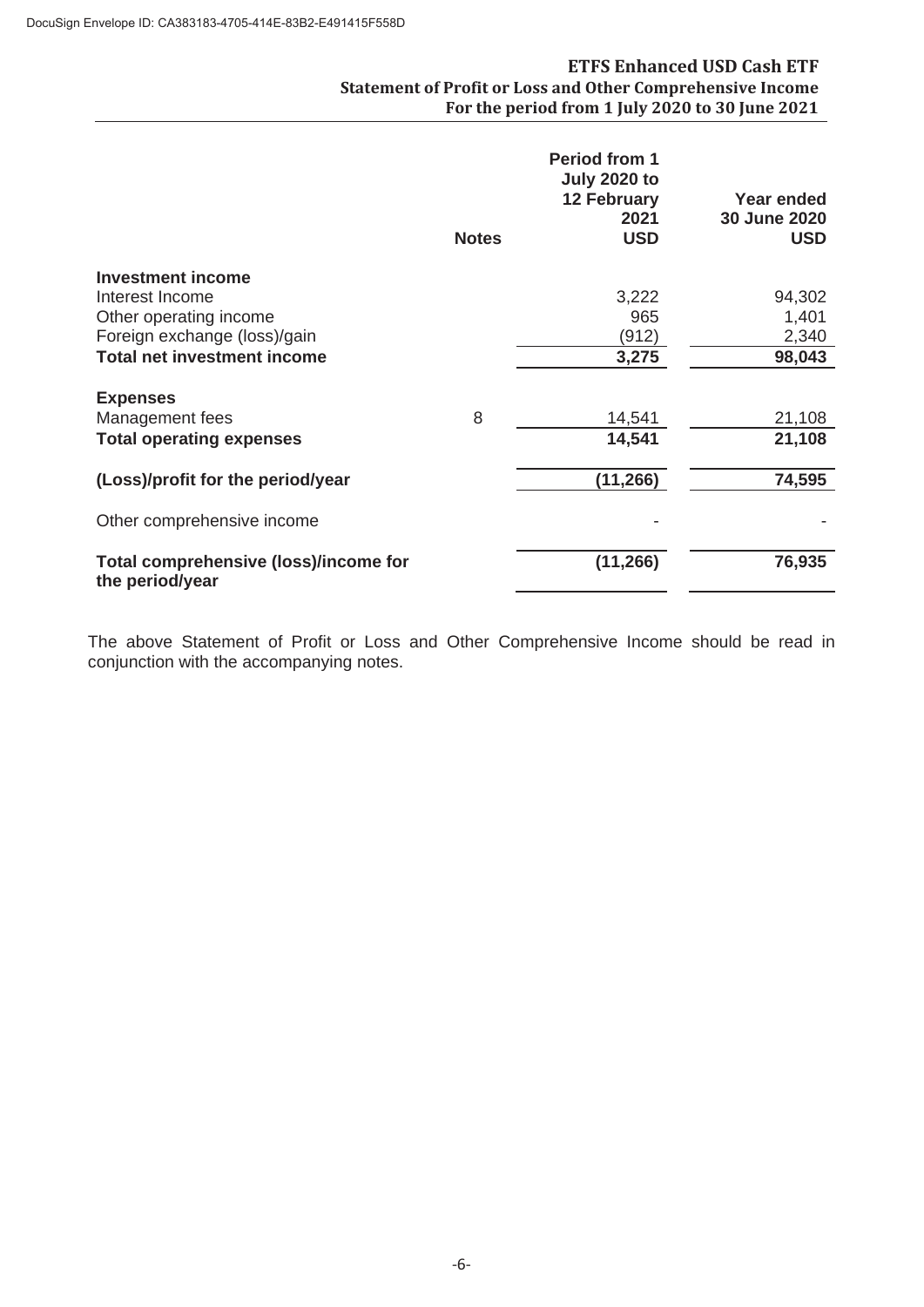|                                          | <b>Notes</b> | As at<br><b>12 February</b><br>2021<br><b>USD</b> | As at<br>30 June<br>2020<br><b>USD</b> |
|------------------------------------------|--------------|---------------------------------------------------|----------------------------------------|
| <b>Assets</b>                            |              |                                                   |                                        |
| Cash and cash equivalents                | 10(b)        |                                                   | 8,245,252                              |
| <b>Receivables</b>                       | 5            |                                                   | 2,293                                  |
| <b>Total assets</b>                      |              |                                                   | 8,247,545                              |
| <b>Liabilities</b>                       |              |                                                   |                                        |
| Distribution payable                     | 6            |                                                   | 6,033                                  |
| Payables                                 | 7            |                                                   | 2,308                                  |
| <b>Total liabilities</b>                 |              | ۰                                                 | 8,341                                  |
| Net assets attributable to Unitholders - | 4            |                                                   | 8,239,204                              |
| equity                                   |              |                                                   |                                        |

The above Statement of Financial Position should be read in conjunction with the accompanying notes.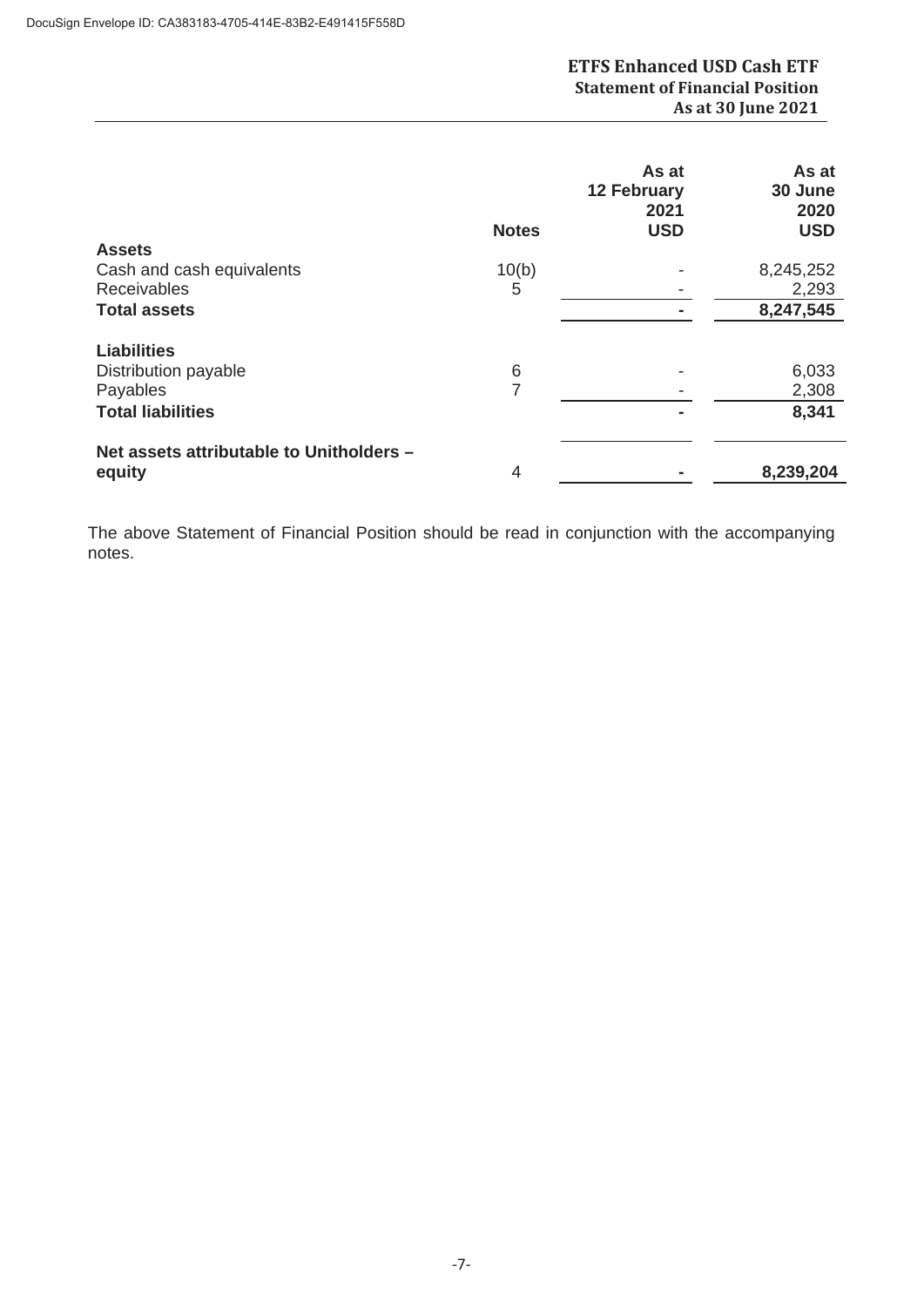|                                                                                                                                                     | <b>Period from 1</b><br><b>July 2020 to</b><br><b>12 February</b><br>2021<br><b>USD</b> | <b>Year ended</b><br>30 June 2020<br><b>USD</b>   |
|-----------------------------------------------------------------------------------------------------------------------------------------------------|-----------------------------------------------------------------------------------------|---------------------------------------------------|
| Total equity at the beginning of the financial<br>period/year                                                                                       | 8,239,204                                                                               | 5,812,308                                         |
| Comprehensive (loss)/income for the period/year<br>(Loss)/profit for the period/year<br>Total comprehensive (loss)/income for the<br>period/year    | (11,266)<br>(11, 266)                                                                   | 76,935<br>76,935                                  |
| <b>Transactions with unitholders</b><br>Applications<br>Redemptions<br>Distributions paid and payable<br><b>Total transactions with unitholders</b> | (8,227,938)<br>(8,227,938)                                                              | 3,976,609<br>(1,530,273)<br>(96,375)<br>2,349,961 |
| Total equity at the end of the financial<br>period/year                                                                                             |                                                                                         | 8,239,204                                         |

The above Statement of Changes in Equity should be read in conjunction with the accompanying notes.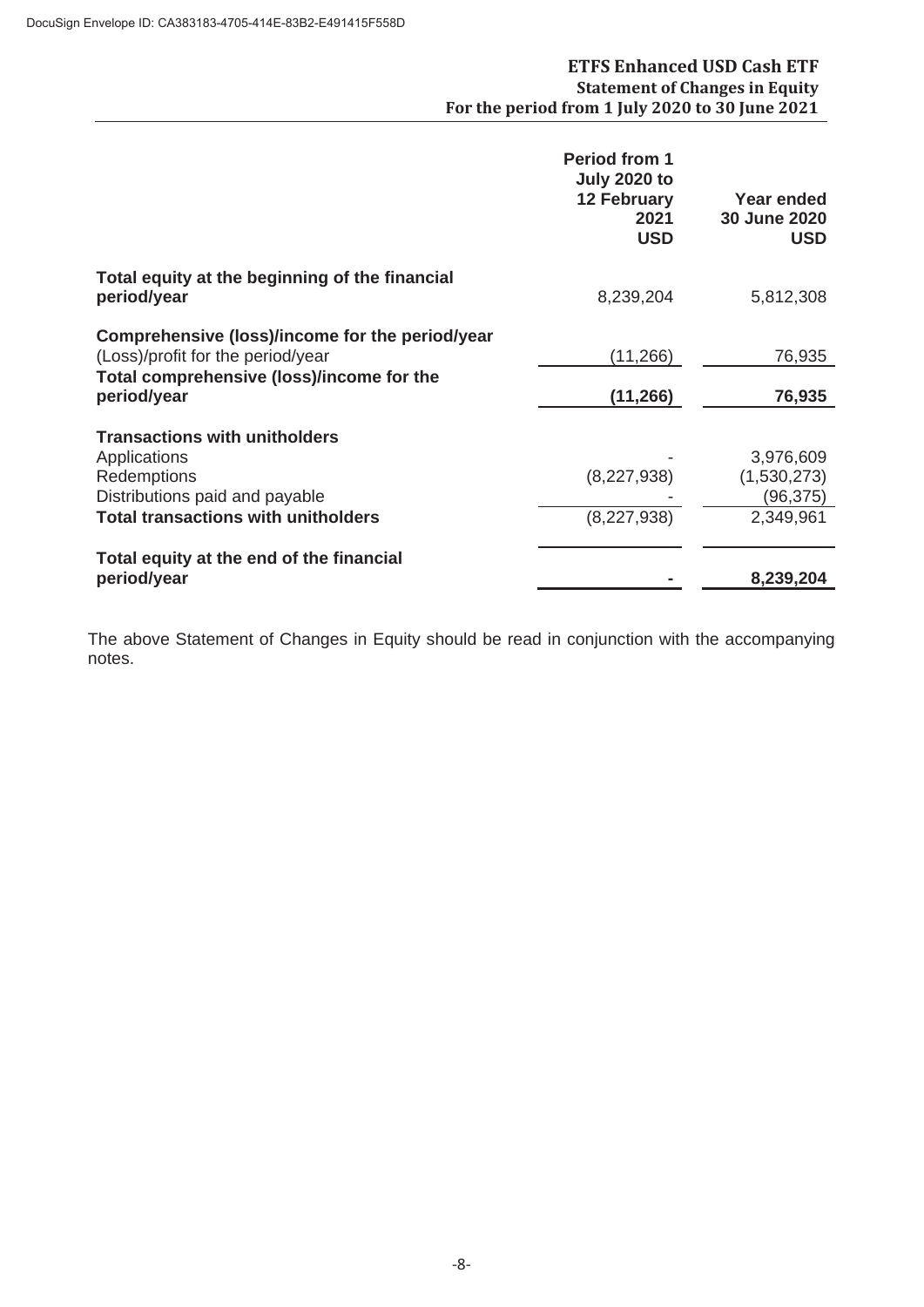# **ETFS Enhanced USD Cash ETF Statement of Cash Flows For the period from 1 July 2020 to 30 June 2021**

|                                                                                                                                                                                                                                             | <b>Notes</b> | <b>Period ended</b><br><b>12 February</b><br>2021<br><b>USD</b> | <b>Year ended</b><br>30 June 2020<br><b>USD</b>     |
|---------------------------------------------------------------------------------------------------------------------------------------------------------------------------------------------------------------------------------------------|--------------|-----------------------------------------------------------------|-----------------------------------------------------|
| <b>Cash flows from operating activities</b><br>Interest income received<br>Other income received<br>Management fees paid                                                                                                                    |              | 3,222<br>3,258<br>(16, 849)                                     | 94,302<br>(20, 917)                                 |
| Net cash (outflow)/inflow from operating<br>activities                                                                                                                                                                                      | 10(a)        | (10, 369)                                                       | 73,385                                              |
| <b>Cash flows from financing activities</b><br>Cash received from applications by Unitholders<br>Cash distributed from redemptions by<br><b>Unitholders</b><br>Distributions paid<br>Net cash (outflow)/inflow from financing<br>activities |              | (8,227,938)<br>(6,033)<br>(8, 233, 971)                         | 3,976,609<br>(1,530,273)<br>(191, 476)<br>2,254,860 |
| Net (decrease)/increase in cash and cash<br>equivalents<br>Cash and cash equivalents at the beginning of<br>the period/year<br>Effects of foreign currency exchange rate<br>changes on cash and cash equivalents                            |              | (8, 244, 340)<br>8,245,252<br>(912)                             | 2,328,245<br>5,914,667<br>2,340                     |
| Cash and cash equivalents at the end of the<br>period/year                                                                                                                                                                                  | 10(b)        |                                                                 | 8,245,252                                           |

The above Statement of Cash Flows should be read in conjunction with the accompanying notes.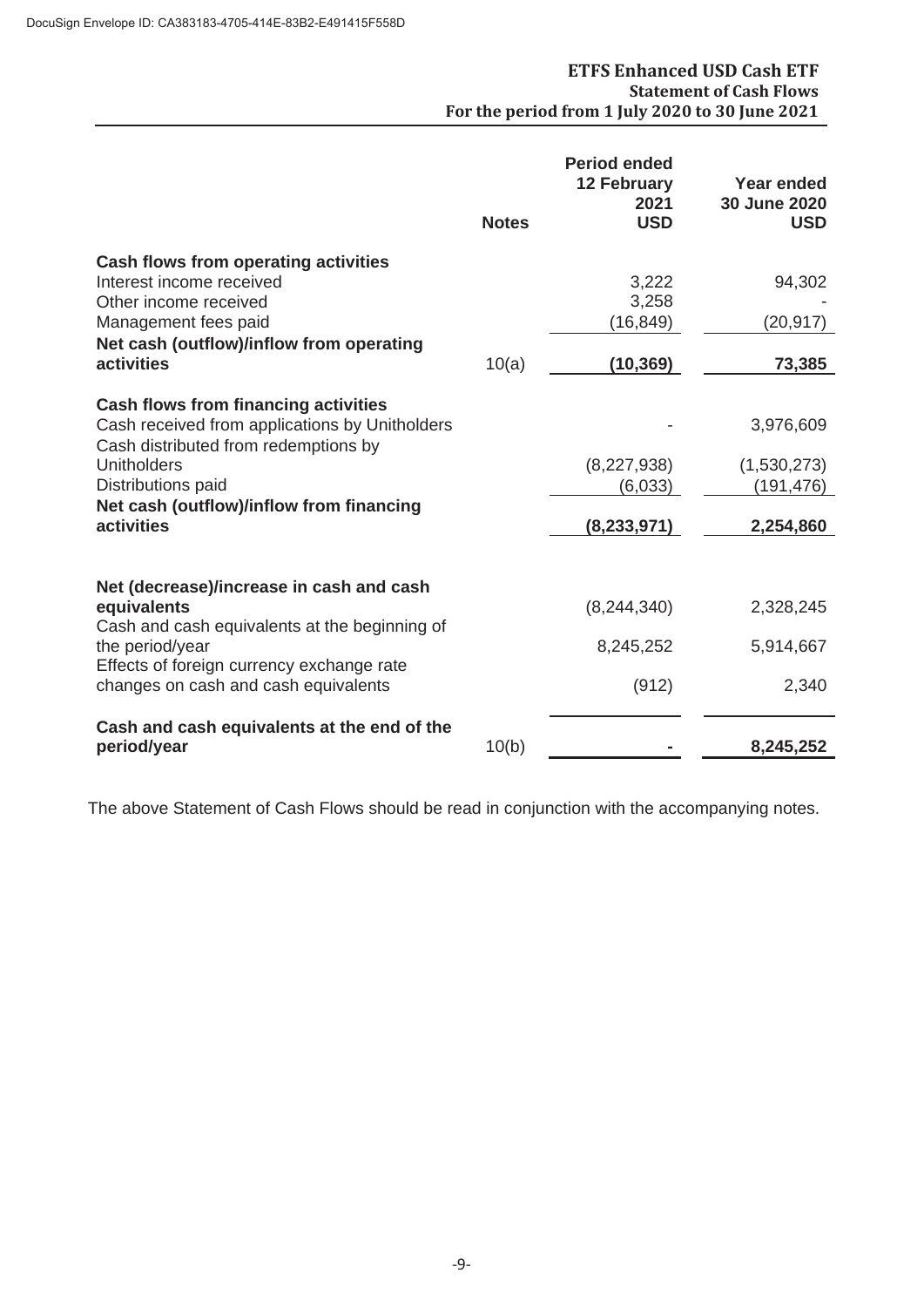#### **1. General Information**

These financial statements cover ETFS Enhanced USD Cash ETF (the "Fund") as an individual entity. The Fund was constituted on 2 March 2015 and commenced operations on 12 June 2015.

The Fund was domiciled in Australia and was a for-profit entity.

The Responsible Entity of the Fund was ETFS Management (AUS) Limited (the "Responsible Entity"). The Responsible Entity's registered office is Level 7, 50 King Street, Sydney, NSW 2000, Australia.

The financial report was authorised for issue by the directors on 23 September 2021. The directors of the Responsible Entity have the power to amend and reissue the financial statements.

Following the resolution made by the responsible entity on 10 December 2020 to terminate the Fund, units in the Fund were removed from trading on the Australian Stock Exchange after the close of trading on 29 January 2021. Final distributions were paid to unitholders on 12 February 2021.

The financial statements are presented in US Dollars, which was the Fund's functional currency.

# **2. Summary of Significant Accounting Policies**

The principal accounting policies applied in the preparation of these financial statements are set out below. These policies had been consistently applied to the period presented, unless otherwise stated in the following text.

#### **(a) Statement of Compliance and Basis of Preparation**

These general purpose financial statements had been prepared in accordance with Australian Accounting Standards and Interpretations issued by the Australian Accounting Standards Board ("AASB") and the *Corporations Act 2001* in Australia.

The financial statements were prepared on the basis of fair value measurement of assets and liabilities except where otherwise stated.

The Statement of Financial Position is presented on a liquidity basis. Assets and liabilities are presented in decreasing order of liquidity and are not distinguished between current and non-current. All balances were expected to be recovered or settled within twelve months.

The financial statements have been prepared on a basis other than going concern because the Fund has been wound up. In preparing the financial statements on an alternate basis, the Responsible Entity has continued to apply the requirements of Australian Accounting Standards taking into consideration that the Fund is not intended to continue as a going concern in the foreseeable future. The change in basis of preparation has resulted in no impact on the classification and measurement of the assets and liabilities of the Fund. No additional provisions have been recognised in relation to the costs expected to be incurred as at period end.

#### *Compliance with International Financial Reporting Standards*

The financial statements of the Fund also comply with International Financial Reporting Standards as issued by the International Accounting Standards Board.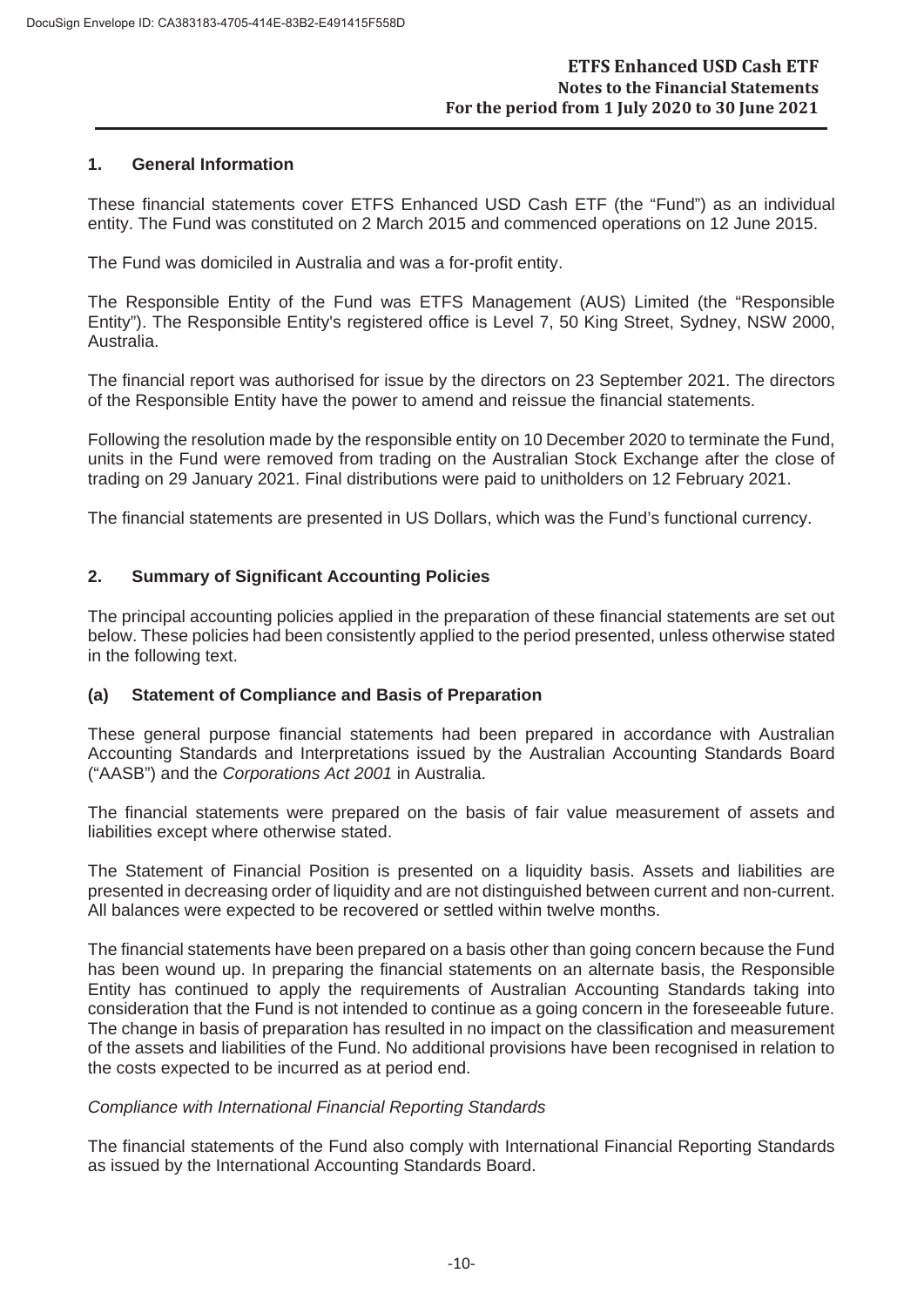#### **(a) Statement of Compliance and Basis of Preparation (continued)**

#### *New and Amended Standards Adopted by the Fund*

There were no new standards, interpretations or amendments to existing standards that were effective for the first time for the financial period beginning 1 July 2020 that would have been expected to have had a material impact on the Fund.

#### **(b) Financial Instruments**

#### *i) Classification*

Financial assets and financial liabilities designated at fair value through profit or loss upon initial recognition were those that were managed and their performance evaluated on a fair value basis in accordance with the Fund's documented investment strategy. The Fund's policy was for the Responsible Entity to evaluate the information about these financial instruments on a fair value basis together with other related financial information.

#### *ii) Recognition/derecognition*

The Fund recognised financial assets and financial liabilities on the date it became party to the contractual agreement (trade date) and recognised changes in fair value of the financial assets or financial liabilities from this date.

Financial assets were derecognised when the right to receive cash flows expired or the Fund transferred substantially all risks and rewards of ownership.

#### *iii) Measurement*

Financial assets and liabilities at fair value through profit or loss were measured initially at fair value excluding any transaction costs that were directly attributable to the acquisition or issue of the financial asset or financial liability. Transaction costs on financial assets and financial liabilities at fair value through profit or loss were expensed immediately.

Subsequent to initial recognition, all instruments at fair value through profit or loss were measured at fair value with changes in their fair value recognised in the Statement of Profit or Loss and Other Comprehensive Income in the period in which they arose.

Fair value in an active market

The fair value of financial assets and liabilities traded in active markets was based on their quoted market prices at the end of the reporting date without any deduction for estimated future selling costs. The quoted market price used for financial assets and financial liabilities held by the Fund was the last traded market price.

Fair value in an inactive or unquoted market

The fair value of financial assets and liabilities that were not traded in an active market was determined using valuation techniques. These included the use of recent arm's length market transactions, reference to the current fair value of a substantially similar instrument, discounted cash flow techniques, option pricing models or any other valuation technique that provided a reliable estimate of prices obtained in actual market transactions.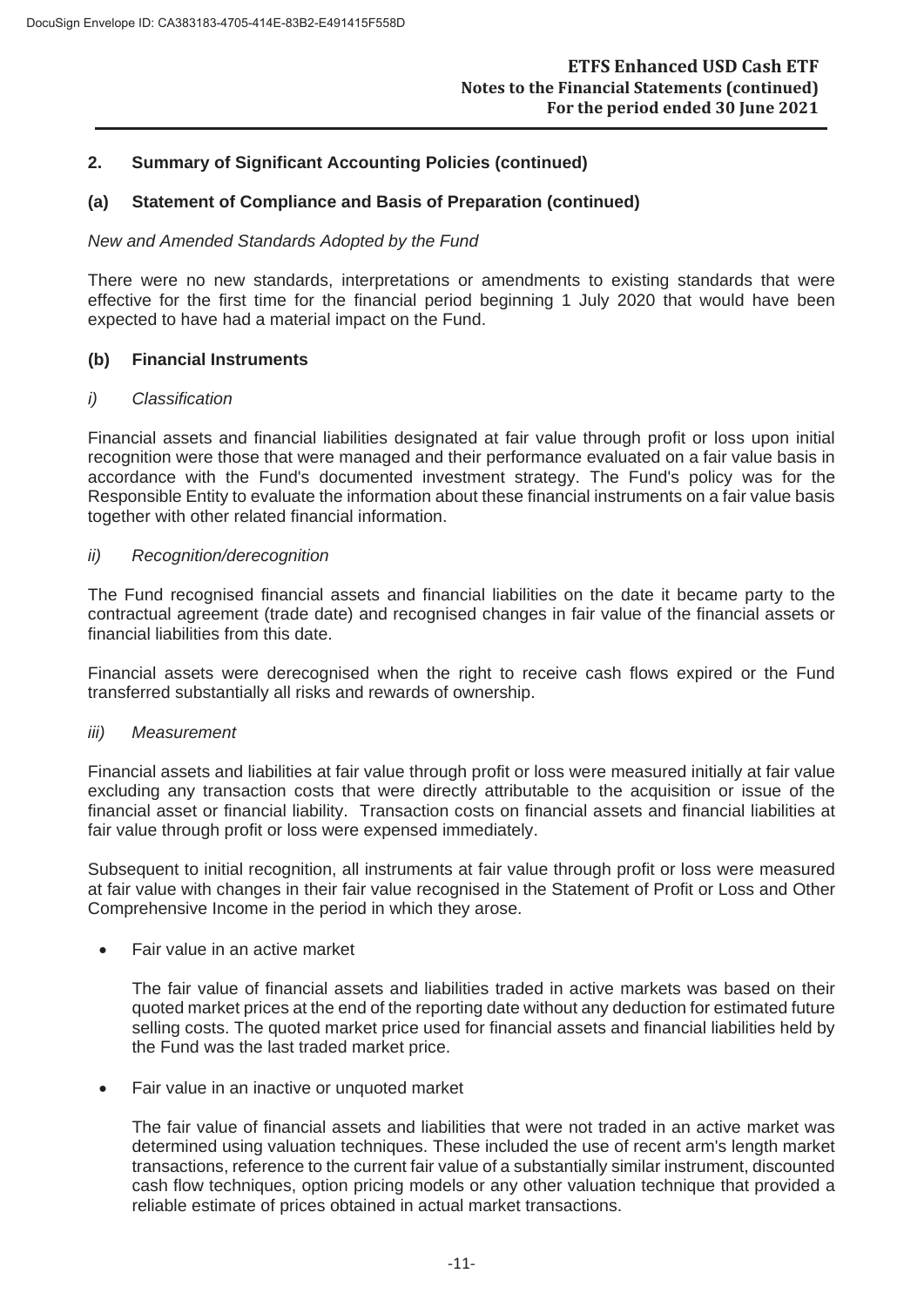# **(b) Financial Instruments (continued)**

#### *iii) Measurement (continued)*

Accordingly, there may have been a difference between the fair value at initial recognition and amounts determined using a valuation technique. If such a difference existed, the Fund recognised the difference in the Statement of Profit or Loss and Other Comprehensive Income to reflect a change in factors, including time that market participants would consider in setting a price.

Investments in other unlisted unit trusts were recorded at the net asset value per unit as reported by the Responsible Entity of such funds.

# **(c) Offsetting Financial Instruments**

Financial assets and liabilities were reported on a gross basis in the Statement of Financial Position. Where there was a legally enforceable right to offset the recognised amounts and there was an intention to settle on a net basis or realise the asset and settle the liability simultaneously on default or in the ordinary course of business, the financial assets and liabilities were offset and reported on a net basis in notes to the financial statements.

# **(d) Net Assets Attributable to Unitholders**

Units were redeemable at the unitholders' option, however, application and redemptions may have been suspended by the Responsible Entity if it was in the best interests of the unitholders.

The units could have been put back to the Fund at any time for cash based on the redemption price, which was equal to a proportionate share of the Fund's net asset value attributable to the unitholders.

The units were carried at the redemption amount that was payable at the balance sheet date if the holder exercised the right to put the unit back to the Fund. This amount represented the expected cash flows on redemption of these units.

Units were classified as equity as they satisfied the following criteria under *AASB 132 Financial instruments: Presentation:*

- the puttable financial instrument entitled the holder to a pro-rata share of net assets in the event of the Fund's liquidation:
- the puttable financial instrument was in the class of instruments that was subordinate to all other classes of instruments and class features were identical;
- the puttable financial instrument did not include any contractual obligations to deliver cash or another financial asset, or to exchange financial instruments with another entity under potentially unfavorable conditions to the Fund, and it was not a contract settled in the Fund's own equity instruments; and
- the total expected cash flows attributable to the puttable financial instrument over the life were based substantially on the profit or loss.

#### **(e) Distributions to Unitholders**

In accordance with the Fund's Constitution, the Fund attributed its taxable income, and any other amounts determined by the Responsible Entity, to Unitholders by cash or reinvestment. The distributions were recognised in the Statement of Changes in Equity as distributions paid and payable.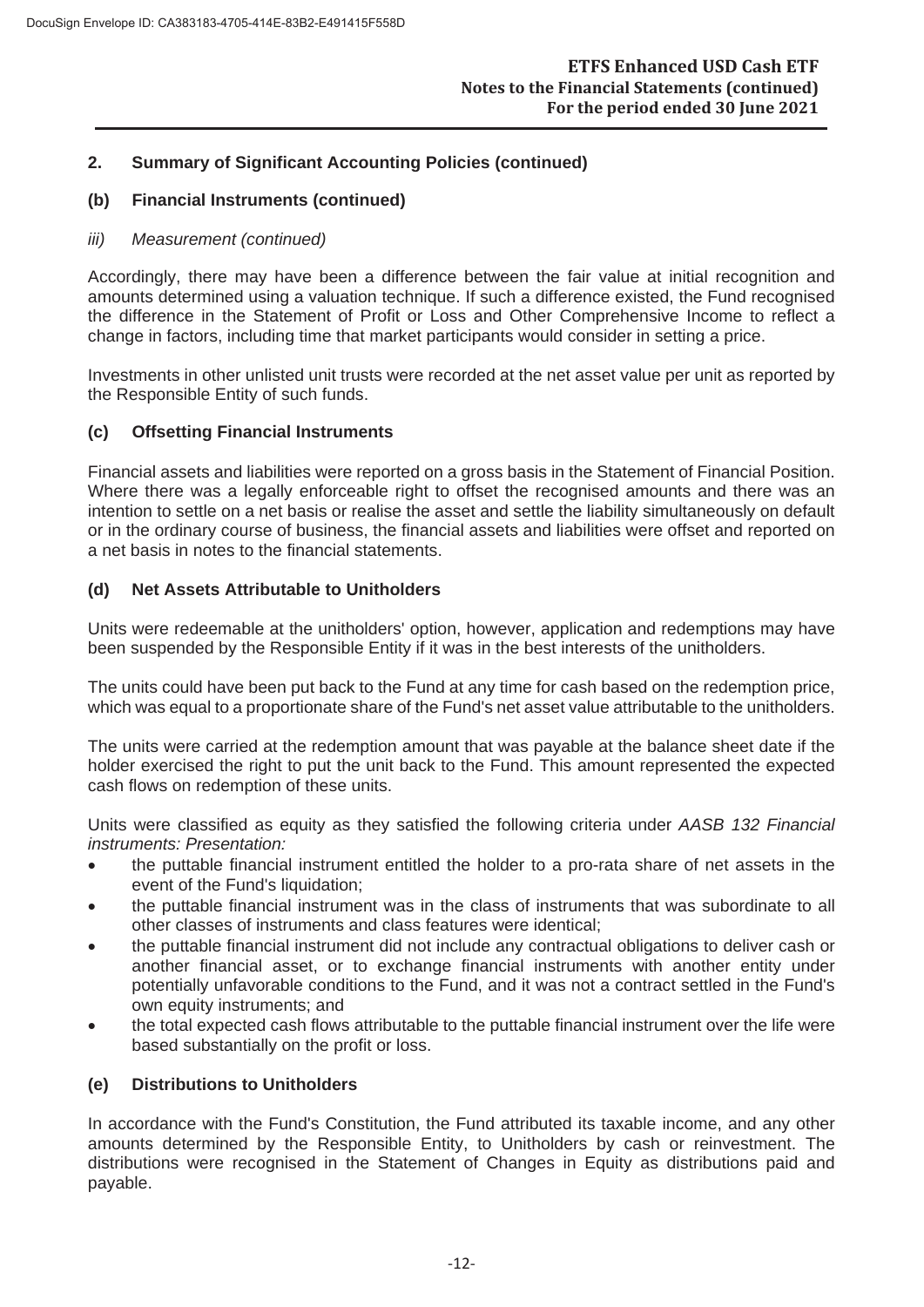#### **(f) Increase/Decrease in Net Assets Attributable to Unitholders**

Movements in net assets attributable to Unitholders were recognised in the Statement of Changes in Equity.

# **(g) Cash and Cash Equivalents**

The Fund was backed by holdings of US Dollars ("USD or the "Reference Currency") in deposit accounts.

Cash and cash equivalents included cash on hand, deposits held at call with financial institutions, other short-term, highly liquid investments with original maturities of three months or less that were readily convertible to known amounts of cash and which were subject to an insignificant risk of changes in value, and bank overdrafts. Bank overdrafts were shown as liabilities on the Statement of Financial Position.

Payments and receipts relating to the purchase and sale of investment securities were classified as cash flows from operating activities as movements in the fair value of these securities represented the Fund's main income generating activity.

# **(h) Applications and Redemptions**

Applications received for units in the Fund were recorded net of any entry fees payable prior to the issue of units in the Fund.

Redemptions from the Fund were recorded gross of any exit fees payable after the cancellation of units redeemed.

Unit redemption prices were determined by reference to the net assets for unit pricing purposes of the Fund, divided by the number of units on issue at or immediately prior to close of business each day. Applications and redemptions of units were processed simultaneously.

#### **(i) Investment Income and Expenses**

Interest income and expenses were recognised in the Statement of Profit or Loss and Other Comprehensive Income.

The effective interest method is a method of calculating the amortised cost of a financial asset or financial liability and of allocating the interest income or interest expense over the relevant period. The effective interest rate is the rate that exactly discounts estimated future cash payments or receipts throughout the expected life of the financial instrument, or a shorter year where appropriate, to the net carrying amount of the financial asset or liability. When calculating the effective interest rate, the Fund estimated cash flows, considering all contractual terms of the financial instrument (for example, prepayment options), but do not consider future credit losses.

The calculation included all fees and points paid or received between the parties to the contract that were an integral part of the effective interest rate, transaction costs and all other premiums or discounts.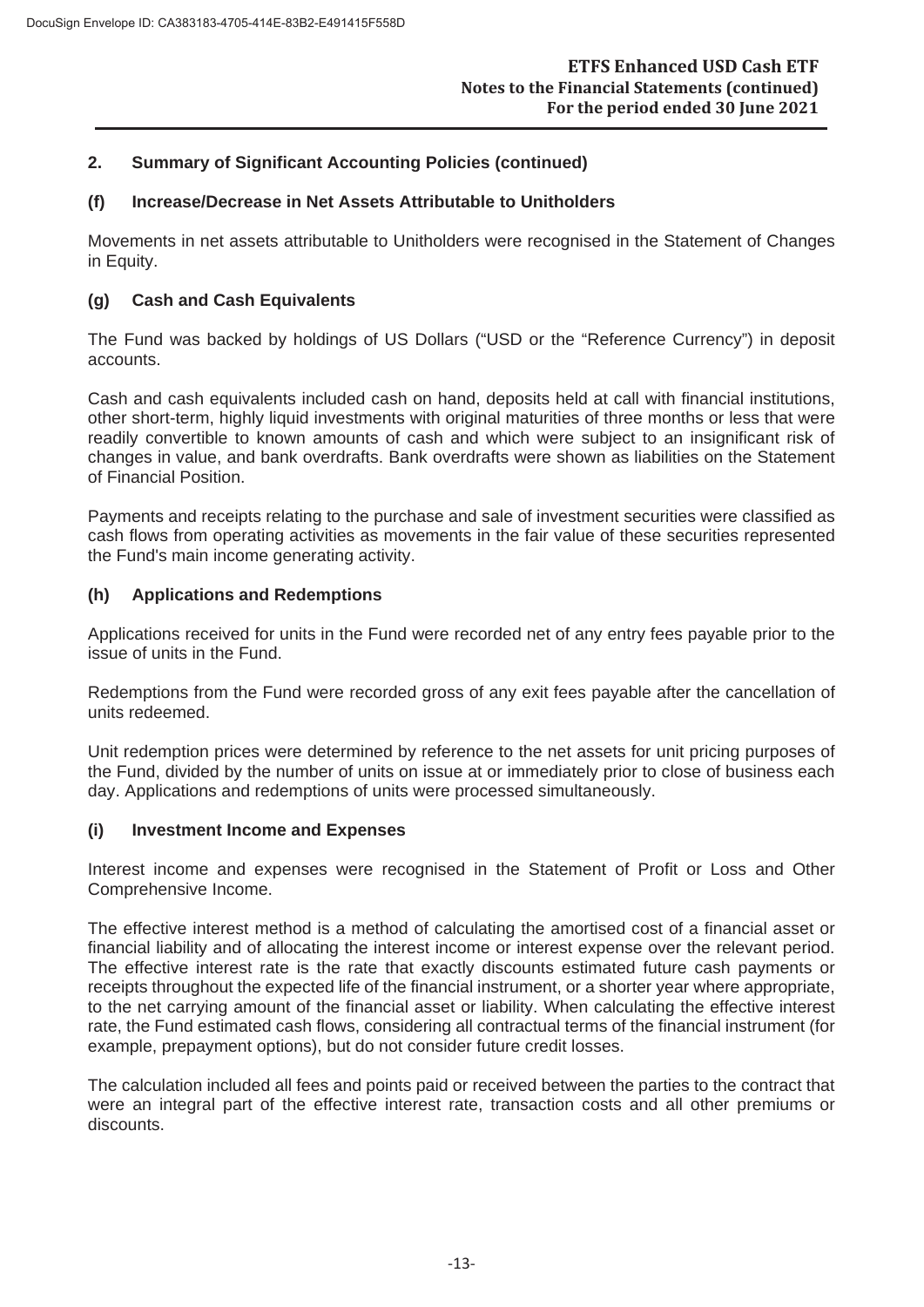# **(j) Expenses**

All expenses, including Management fees, were recognised in the Statement of Profit or Loss and Other Comprehensive Income on an accrual basis.

# **(k) Income Tax**

Under current legislation, the Fund was not subject to income tax provided the taxable income of the Fund was attributed to Unitholders under the Attribution Managed Investment Scheme regime (which the Responsible Entity has adopted from 1 Jul 2017).

The benefit of imputation credits and foreign tax paid were passed on to Unitholders.

# **(l) Goods and Services Tax ("GST")**

The GST incurred on the costs of various services provided to the Fund by third parties such as custodial services and investment management fees had been passed onto the Fund. The Fund qualifies for Reduced Input Tax Credits ("RITC") hence, investment management fees, custodial fees and other expenses had been recognised in the Statement of Profit or Loss and Other Comprehensive Income net of the amount of GST recoverable from the Australian Taxation Office ("ATO").

Accounts payable and accrued expenses were inclusive of GST. The net amount of GST recoverable from the ATO was included in receivables in the Statement of Financial Position. Cash flows relating to GST were included in the Statement of Cash Flows on a gross basis.

#### **(m) Receivables**

Receivables may have included amounts for interest, amounts due from brokers and applications receivable. Interest was accrued at the end of the reporting date from the time of the last payment using the effective interest rate method.

Amounts due from brokers represented receivables for securities that have been contracted for but not yet delivered by the end of the reporting date. Applications receivable were recorded when the applications were made for units in the Fund with the consideration yet to be received as at the end of the reporting date.

The amount of the loss allowance was recognised in the Statement of Profit or Loss and Other Comprehensive Income within other expenses. When a trade receivable for which an impairment allowance had been recognised became uncollectible in a subsequent year, it was written off against the allowance account. Subsequent recoveries of amounts previously written off were credited against other expenses in the Statement of Profit or Loss and Other Comprehensive Income.

#### **(n) Payables**

Payables included liabilities and accrued expenses owed by the Fund and redemptions payable which were unpaid as at the end of the reporting period.

Trades were recorded on trade date, and normally settled within three business days. Redemptions payable were recognised when the Unitholder returned their holdings back into the Fund foregoing all rights associated with the units, with the payment yet to be released.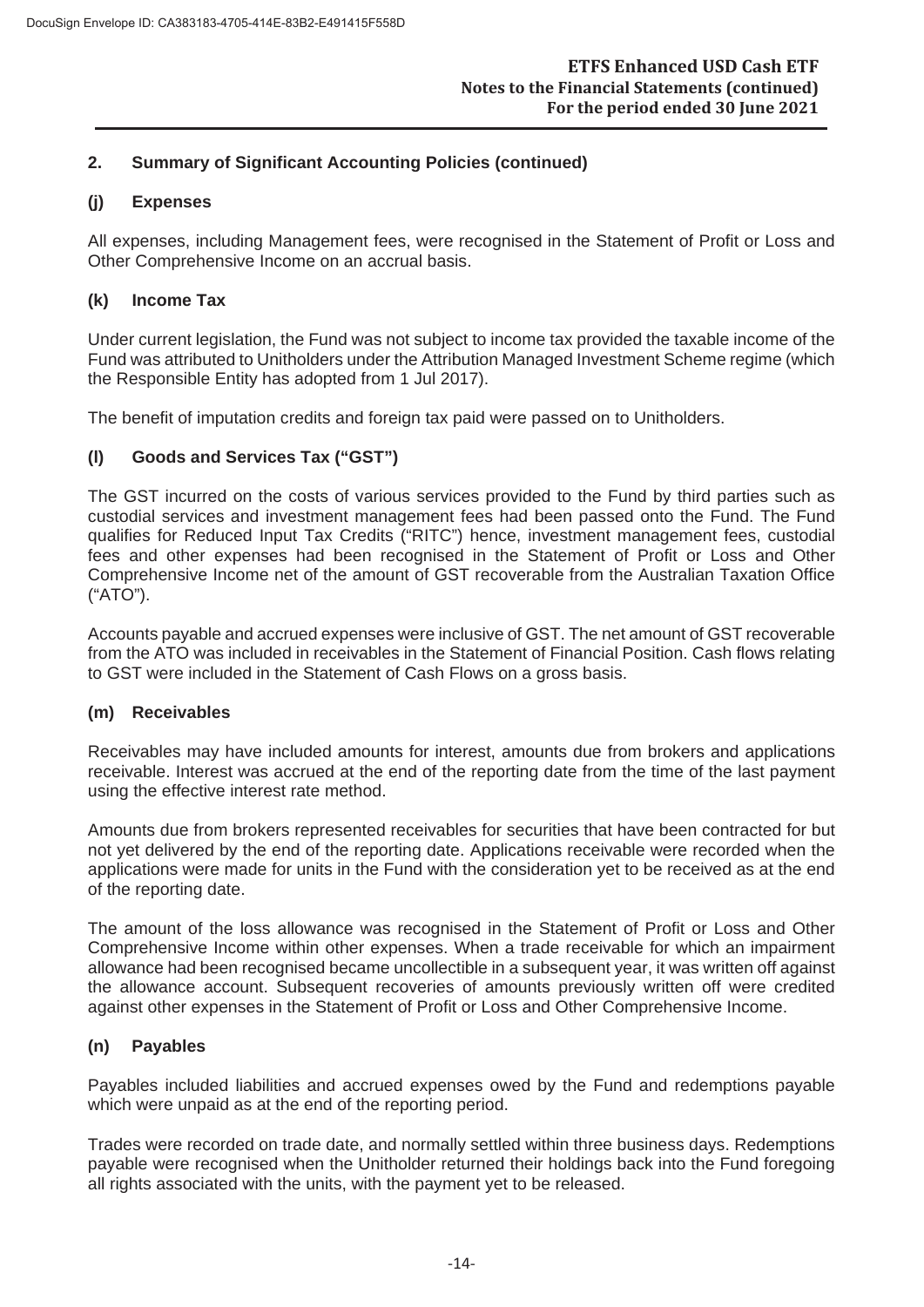#### **(n) Payables (continued)**

The distribution amount payable to Unitholders as at reporting date was recognised separately on the Statement of Financial Position when Unitholders were entitled to the distributable income under the Fund's Constitution.

#### **(o) Foreign Currency Translation**

#### *i) Functional and presentation currency*

Items included in the Fund's financial statements were measured using the currency of the primary economic environment in which it operates (the "functional currency"). This is the US Dollar. The US Dollar was also the Fund's presentation currency.

#### *ii) Transactions and balances*

Foreign currency transactions were translated into the functional currency using the exchange rates prevailing at the date of the transactions. Foreign exchange gains and losses resulting from the settlement of such transactions and from the translations at period end exchange rates of monetary assets and liabilities denominated in foreign currencies were recognised in the Statement of Profit or Loss and Other Comprehensive Income.

The Fund did not isolate that portion of gains or losses on securities and derivative financial instruments which was due to changes in foreign exchange rates from that which was due to changes in the market price of securities. Such fluctuations were included with the net gains or losses on financial instruments at fair value through profit or loss.

Non-monetary items that were measured at fair value in a foreign currency are translated using the exchange rates at the date when the fair value was determined. Translation differences on assets and liabilities carried at fair value were reported in the Statement of Profit or Loss and Other Comprehensive Income on a net basis within net gains/(losses) on financial instruments at fair value through profit or loss.

#### **(p) New Accounting Standards and Interpretations**

There were no standards that were not yet effective and that were expected to have a material impact on the Fund in the current period.

# **3. Financial Risk Management**

The Fund's activities exposed it to a variety of financial risks: credit risk, liquidity risk, and market risk (including price risk, currency risk and interest rate risk). The Fund's overall risk management program focused on ensuring compliance with the Fund's Product Disclosure Statement. Financial risk management was carried out by the Chief Operating Officer under policies approved by the Board of Directors of the Responsible Entity (the "Board").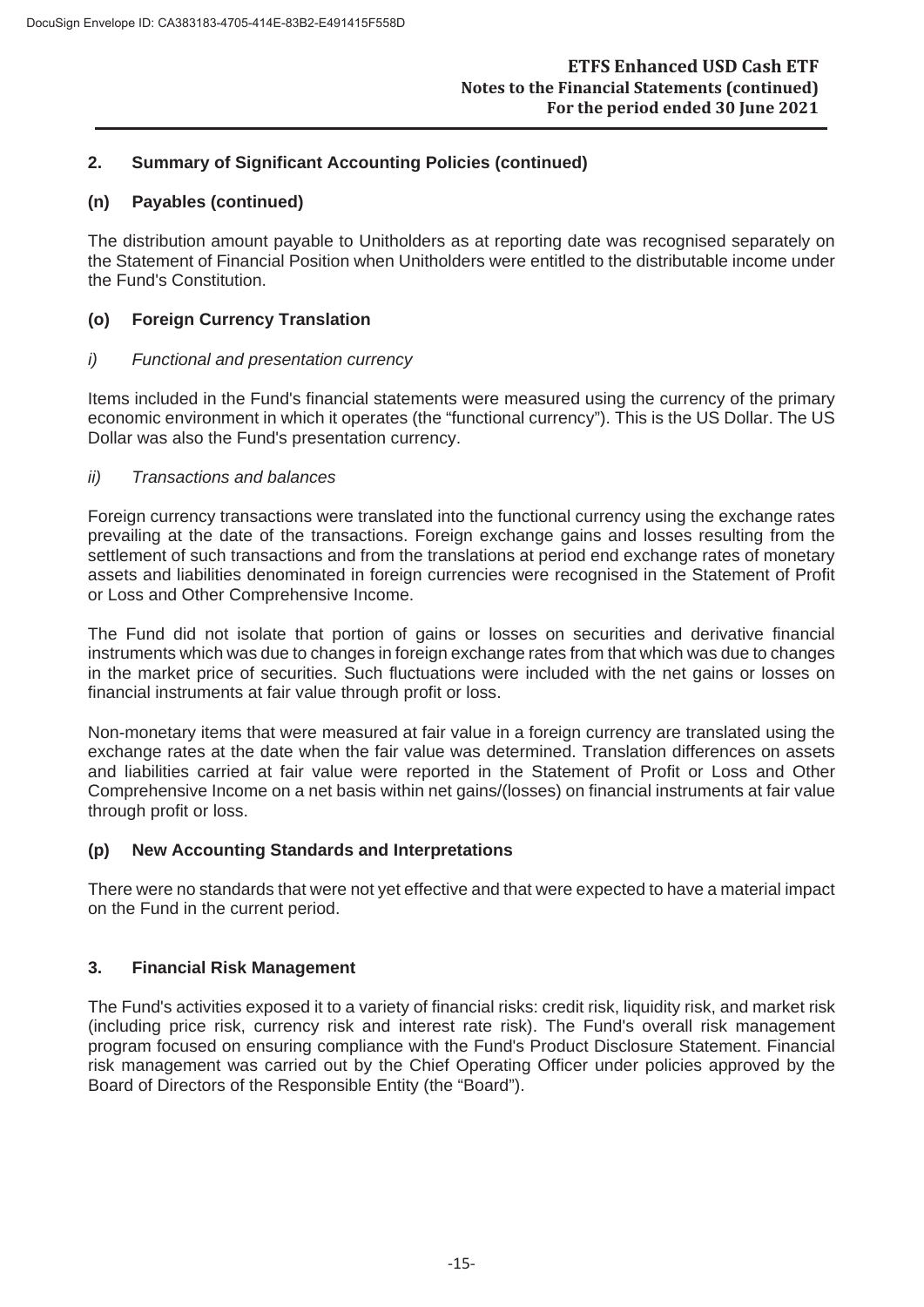While the COVID-19 pandemic has caused uncertainty and market volatility during the period, the Responsible Entity continued to follow its established policies and process (as set out in this note) in managing risk and determining the fair value of the financial assets and liabilities as at the reporting date. No changes were required to the principles used in applying the fair value measurement hierarchy to financial assets and liabilities held, with each asset and liability continuing to be classified in a manner which reflects the significance and observability of the inputs used in the valuation.

#### **(a) Market Risk**

#### *i) Price Risk*

The Fund was exposed to price risk. Day to day positive or negative movements in local and international financial markets and exchanges and factors that affect the investment climate and investor sentiment could all affect the level of the Reference Currency relative to the AUD. Such movements may have had an adverse effect on the level of the Reference Currency. Reference Currency was classified in the Statement of Financial Position as cash.

The maximum risk resulting from financial instruments was determined by the fair value of the financial instruments.

#### *ii) Currency Risk*

The Fund held monetary and non-monetary assets denominated in currencies other than US Dollars. The currency risk relating to non-monetary assets and liabilities was a component of price risk. Currency risk arises as the value of monetary securities denominated in other currencies fluctuates due to changes in exchange rates.

The Fund sought to meet its investment objective by investing cash received in connection with applications in the Reference Currency in interest bearing deposit accounts at the Deposit Bank. Cash received from Authorised Participants in connection with an application that was in Australian Dollars was converted by the Responsible Entity into the Reference Currency through a foreign exchange transaction with the Deposit Bank at the relevant AUD/USD exchange rate ("Benchmark Rate"). The resulting cash was then deposited in the Reference Currency into the appropriate interest bearing deposit account at the Australia and New Zealand Banking Group Limited (the "Deposit Bank").

The Fund's liability to Unitholders was related to the value of the Reference Currency and was managed by the Fund by holding US Dollars in the same quantity as its liability. Therefore, the Fund bore no financial risk from a change in the value of the Reference Currency, and no sensitivity analysis has been presented accordingly.

Notwithstanding the functional currency of the Fund was US Dollars, the units in the Fund were traded on the AQUA Stock Exchange in Australian Dollars until 29 January 2021. The value of the Fund in Australian Dollars at 12 February 2021 was AUD nil (2020: AUD 11,994,763).

#### *iii) Interest Rate Risk*

The Fund's exposure to cash flow interest rate risk was limited to its cash and cash equivalents and cash held in the Reference Currency. Rates of interest paid can increase or decrease which will impact the amount of income which a Fund earns in any given period and which is therefore available for distribution to Unitholders.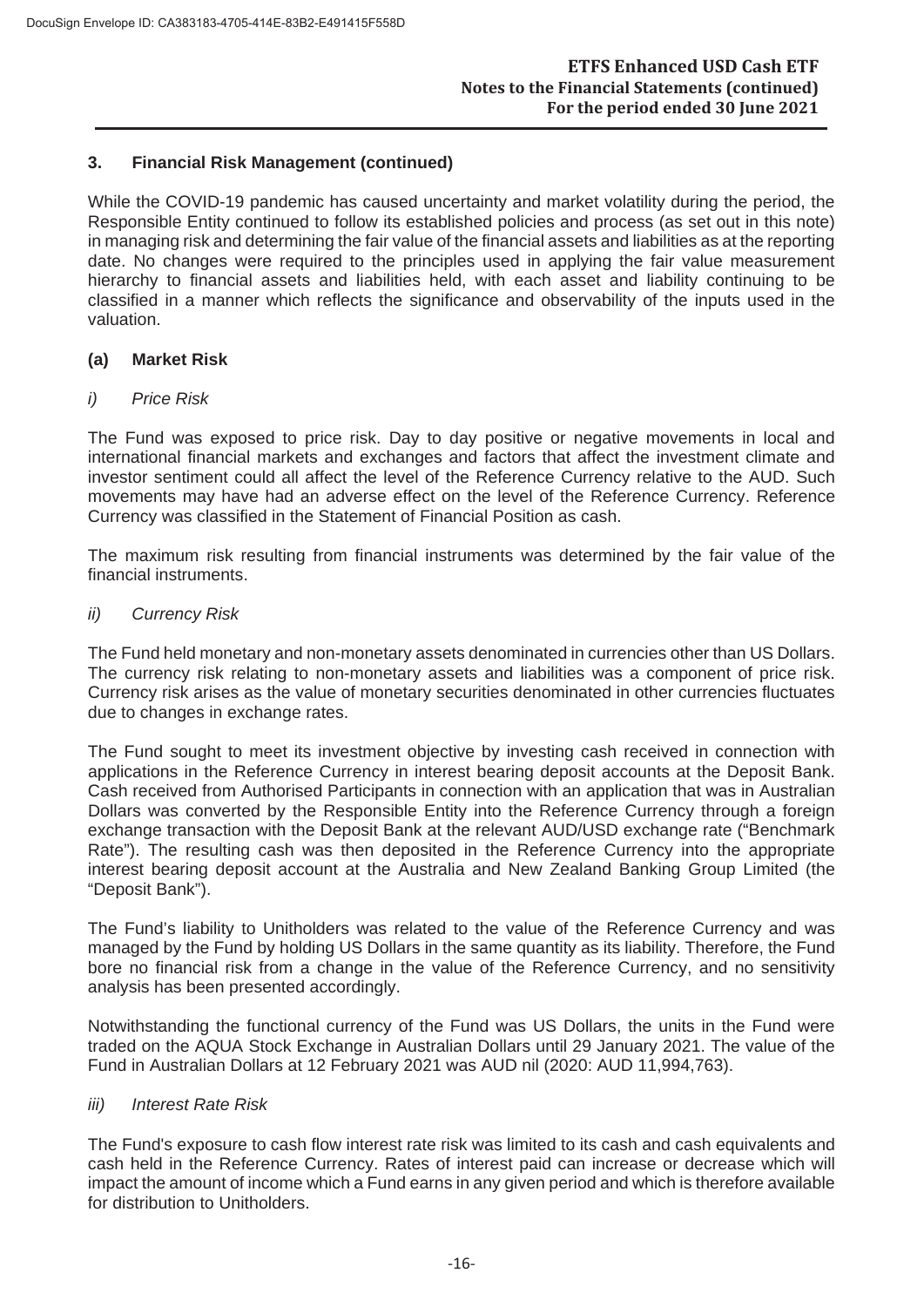#### **(a) Market Risk (continued)**

#### *iii) Interest Rate Risk (continued)*

The following tables summarise the Fund's exposure to interest rate risks. It includes the Fund's assets and liabilities at fair values.

| 12 February 2021                                                                        | <b>Floating</b><br><b>Interest Rate</b><br><b>USD</b> | <b>Non Interest</b><br><b>Bearing</b><br><b>USD</b> | <b>Total</b><br><b>USD</b>      |
|-----------------------------------------------------------------------------------------|-------------------------------------------------------|-----------------------------------------------------|---------------------------------|
| <b>Assets</b><br>Cash and cash equivalents<br><b>Receivables</b><br><b>Total Assets</b> |                                                       |                                                     |                                 |
| <b>Liabilities</b><br>Payables<br>Distribution payable<br><b>Total liabilities</b>      |                                                       |                                                     |                                 |
| Net assets attributable to Unitholders -<br>equity                                      |                                                       |                                                     |                                 |
| 30 June 2020                                                                            | <b>Floating</b><br><b>Interest Rate</b><br><b>USD</b> | <b>Non Interest</b><br><b>Bearing</b><br><b>USD</b> | <b>Total</b><br><b>USD</b>      |
| <b>Assets</b><br>Cash and cash equivalents<br><b>Receivables</b><br><b>Total Assets</b> | 8,245,252<br>8,245,252                                | 2,293<br>2,293                                      | 8,245,252<br>2,293<br>8,247,545 |
| <b>Liabilities</b><br>Payables<br>Distribution payable<br><b>Total liabilities</b>      |                                                       | 2,308<br>2,308                                      | 2,308<br>2,308                  |
|                                                                                         |                                                       |                                                     |                                 |

The holdings of the Reference Currency were interest bearing, the interest rate achieved at 12 February 2021 was 0.00% (30 June 2020: 0.02%).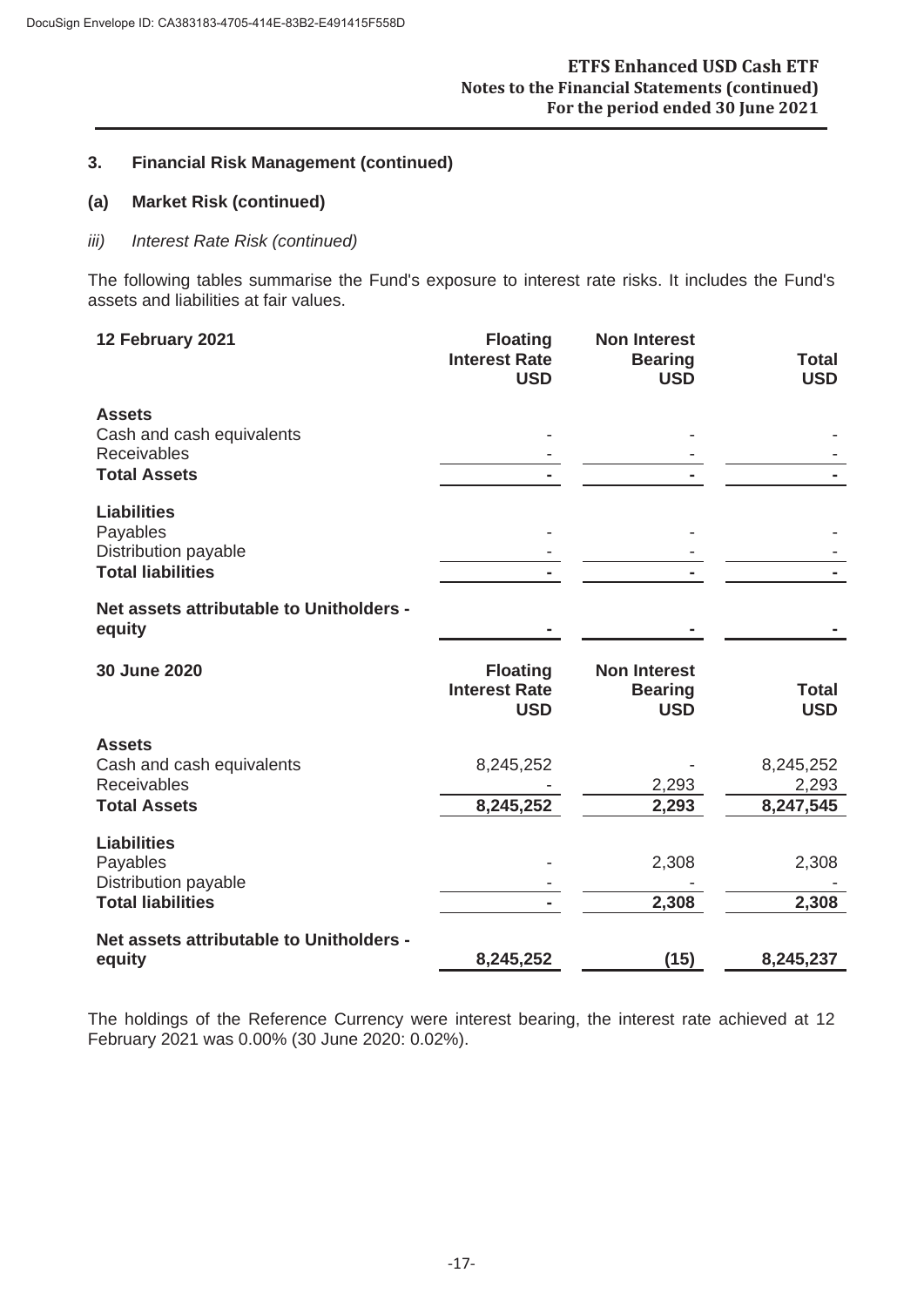#### **(b) Credit Risk Exposure**

Credit risk is the risk that the counterparty will fail to perform contractual obligations, either in whole or in part, when they fall due. Credit risk primarily arises from cash and cash equivalents, deposits with banks and other financial institutions, amounts due from brokers and other receivables. None of these assets were impaired nor past due but not impaired.

#### *i) Interest Bearing Securities*

The Fund did not have any direct holding in interest bearing securities. As a result, the Fund may have been exposed to other credit risk from cash and cash equivalents, deposits with banks and other financial institutions, amounts due from brokers and other receivables.

#### *ii) Settlement of Applications/Redemptions*

The risk of default was considered minimal as delivery of Units was only made once payment was received. Payment was made on a redemption once the Units had been received. The trade would have failed if either party failed to meet its obligation.

#### *iii) Other Credit Risk*

The exposure to credit risk for cash and cash equivalents, deposits with banks and other financial institutions was considered to be minimal due to the high credit rating of the relevant financial institution.

The Fund was not materially exposed to credit risk on other financial assets. The maximum exposure to credit risk at the reporting date was the carrying amount of cash and cash equivalents and other financial assets. None of these assets were impaired nor past due but not impaired.

#### **(c) Liquidity and Cash Flow Risk**

Liquidity risk is the risk that the Fund may not be able to generate sufficient cash resources to settle its obligations in full as they fall due or can only do so on terms that are materially disadvantageous. Liquidity is discussed in Note 2(a).

The Fund was exposed to daily cash redemptions of redeemable units. The liquidity risks associated with the need to satisfy Unitholders' requests for redemptions were mitigated by maintaining adequate liquidity to satisfy usual redemption volumes. The Fund also maintained continuous monitoring of forecast and actual cash flows and matching the maturity profiles of financial assets and liabilities. The Responsible Entity considered and maintained the liquidity of the Fund, in the context of the investment objectives and liquidity requirements of the Fund.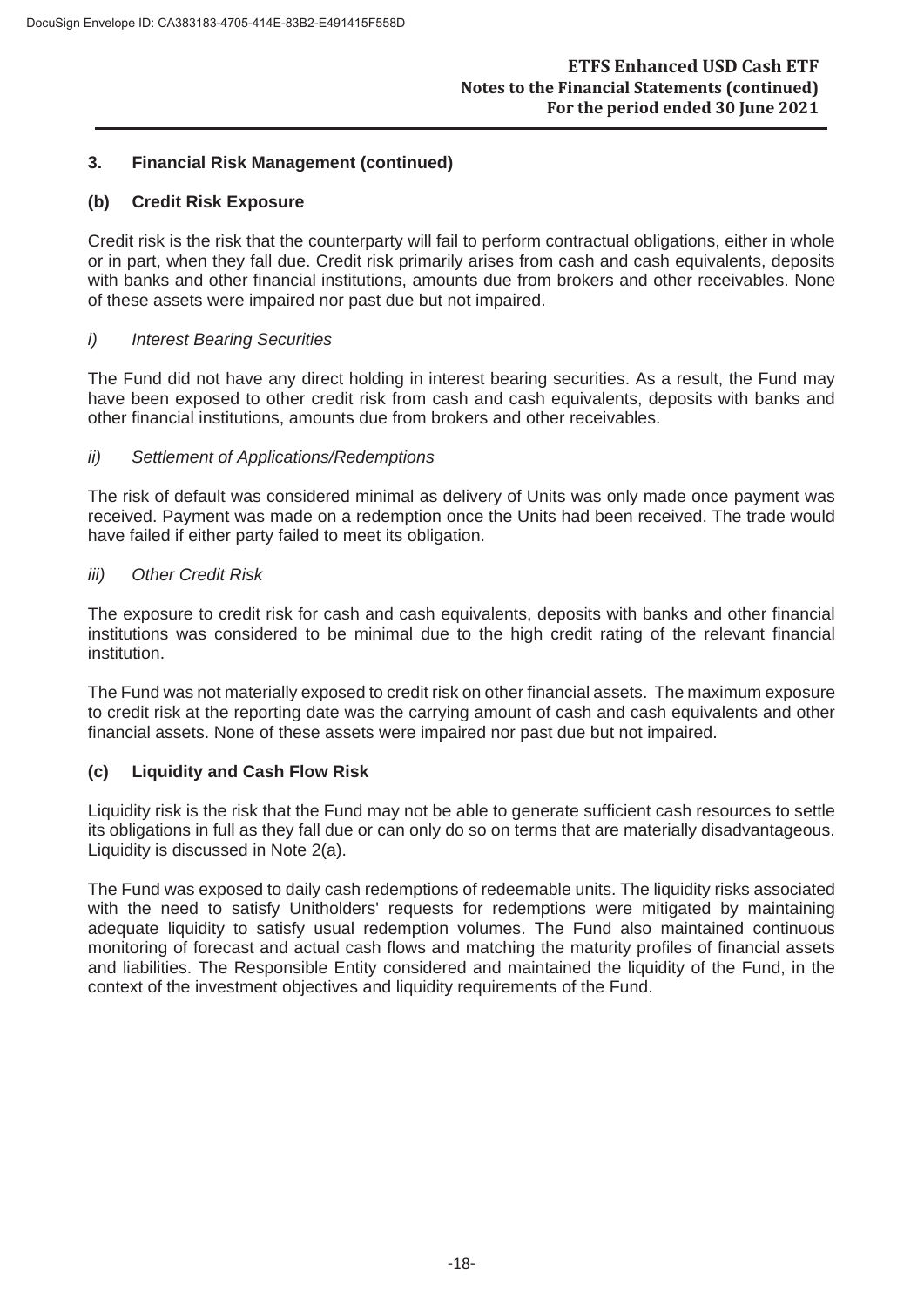# **(c) Liquidity and Cash Flow Risk (continued)**

The following tables analyse the Fund's financial liabilities into relevant maturity groupings based on the remaining period at the reporting date to the contractual maturity date. The amounts in the tables are contractual undiscounted cash flows.

|                          | As at                    | As at        |
|--------------------------|--------------------------|--------------|
|                          | 12 February 2021         | 30 June 2020 |
|                          | Less than 1              | Less than 1  |
|                          | month                    | month        |
|                          | <b>USD</b>               | <b>USD</b>   |
| <b>Liabilities</b>       |                          |              |
|                          |                          |              |
| Payables                 | $\overline{\phantom{a}}$ | 2,308        |
| Distribution payables    | $\overline{\phantom{a}}$ | 6,033        |
| <b>Total liabilities</b> |                          | 8,341        |

# **(d) Fair Values of Financial Assets and Liabilities**

The carrying amounts of the Fund's assets and liabilities at the end of each reporting period approximate their fair values. Financial assets and liabilities held at fair value through profit or loss were measured initially at fair value. Transaction costs on financial assets and financial liabilities at fair value through profit or loss were expensed immediately. Subsequent to initial recognition, all instruments held at fair value through profit or loss were measured at fair value with changes in their fair value recognised in the Statement of Profit or Loss and Other Comprehensive Income.

The carrying value less impairment provision of other receivables and payables were assumed to approximate their fair value. The fair value of financial liabilities for disclosure purposes was estimated by discounting the future contractual cash flows at the current market interest rate that was available to the Fund for similar financial instruments.

#### *Fair value in an inactive or unquoted market*

The fair value of financial assets and liabilities that were not traded in an active market is determined using valuation techniques. These included the use of recent arm's length market transactions, reference to the current fair value of a substantially similar other instrument, discounted cash flow techniques, option pricing models or any other valuation technique that provides a reliable estimate of prices obtained in actual market transactions.

Where discounted cash flow techniques were used, estimated future cash flows were based on management's best estimates and the discount rate used is a market rate at the end of the reporting period applicable for an instrument with similar terms and conditions.

For other pricing models, inputs were based on market data at the end of the reporting period.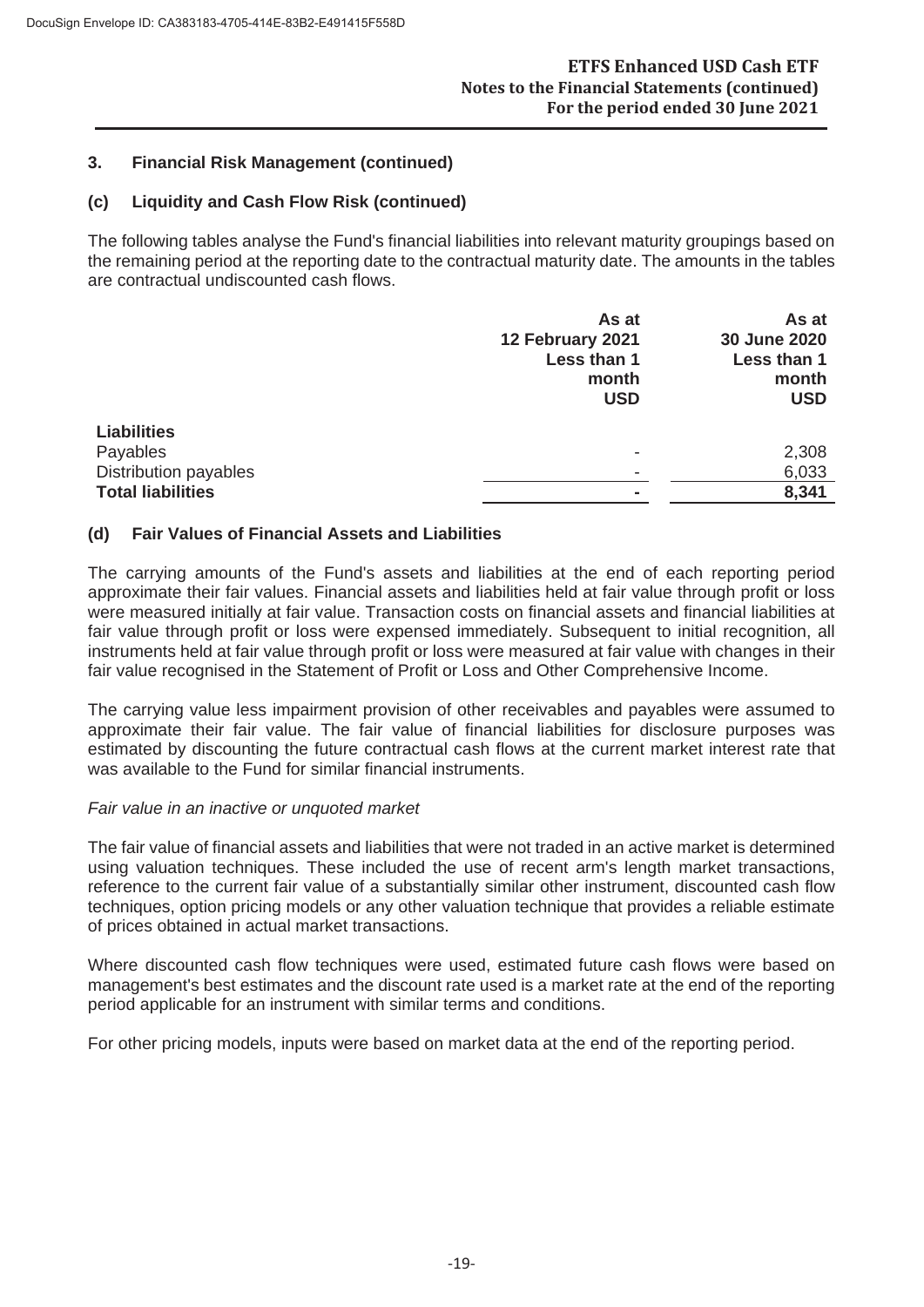#### **(e) Fair Value Hierarchy**

The Fund classified fair value measurements using a fair value hierarchy that reflected the subjectivity of the inputs used in making the measurements. The fair value hierarchy had the following levels:

- Level 1 Quoted prices (unadjusted) in active markets for identical assets or liabilities.
- Level 2 Inputs other than quoted prices included within Level 1 that are observable for the asset or liability, either directly (that is, as prices) or indirectly (that is, derived from prices).
- Level 3 Inputs for the asset or liability that are not based on observable market data (that is, unobservable inputs).

The level in the fair value hierarchy within which the fair value measurement was categorised in its entirety was determined on the basis of the lowest level input that was significant to the fair value measurement in its entirety. For this purpose, the significance of an input was assessed against the fair value measurement in its entirety. If a fair value measurement used observable inputs that require significant adjustment based on unobservable inputs, that measurement was a level 3 measurement. Assessing the significance of a particular input to the fair value measurement in its entirety requires judgment, considering factors specific to the asset or liability.

The determination of what constituted 'observable' requires significant judgment by the Responsible Entity. The Responsible Entity considers observable data to be that market data that is readily available, regularly distributed or updated, reliable and verifiable, not proprietary, and provided by independent sources that are actively involved in the relevant market.

# **(f) Offsetting Financial Assets and Financial Liabilities**

Financial assets and liabilities were reported on a gross basis in the Statement of Financial Position. The Fund did not hold any derivative instruments during the period ended 12 February 2021 (30 June 2020: Nil).

#### **4. Net Assets Attributable to Unitholders**

Under AASB 132 Financial instruments: Presentation, puttable financial instruments meet the definition of a financial liability to be classified as equity where certain strict criteria are met. The Fund shall classify a financial instrument as an equity instrument from the date when the instrument has all the features and meets the conditions.

The Fund met the criteria set out under AASB 132 and net assets attributable to unitholders was classified as equity.

As stipulated within the Fund's Constitution, each unit represented a right to an individual share in the Fund and did not extend to a right to the underlying assets of the Fund. There were no separate classes of units and each unit had the same rights attaching to it as all other units of the Fund.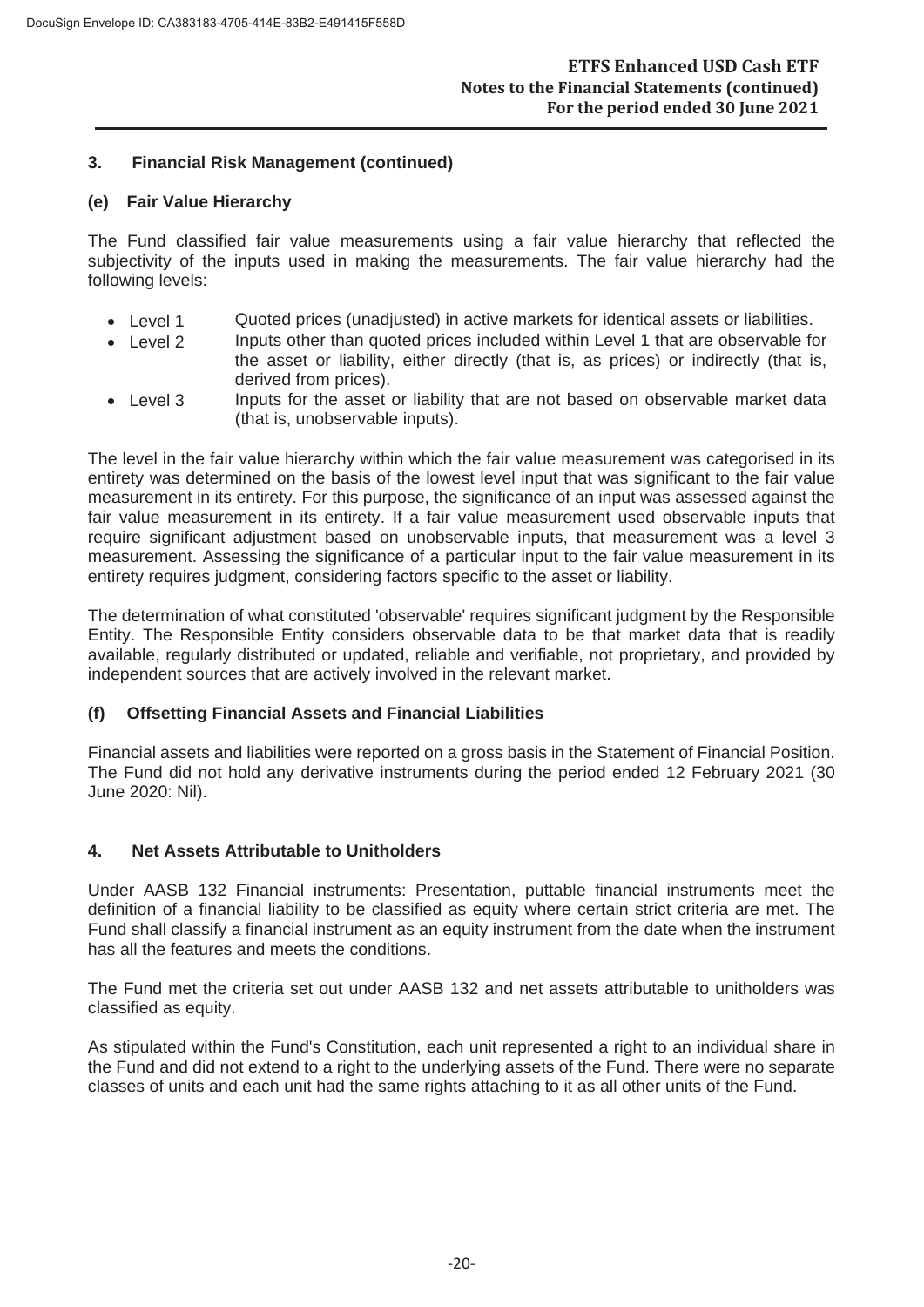# **4. Net Assets Attributable to Unitholders (continued)**

Movement in number of units and net assets attributable to Unitholders during the period/year were as follows:

|                                                                                                              |                                | <b>Period Ended</b><br>12 February 2021 |                                 | <b>Year Ended</b><br>30 June 2020                  |  |
|--------------------------------------------------------------------------------------------------------------|--------------------------------|-----------------------------------------|---------------------------------|----------------------------------------------------|--|
|                                                                                                              | No.                            | <b>USD</b>                              | No.                             | <b>USD</b>                                         |  |
| Opening balance<br>Applications<br>Redemptions<br>Distributions paid and<br>payable<br>(Loss)/profit for the | 1,081,031<br>84<br>(1,081,115) | 8,239,204<br>(8,227,938)                | 760,719<br>520,312<br>(200,000) | 5,812,308<br>3,976,609<br>(1,530,273)<br>(96, 375) |  |
| period/year                                                                                                  |                                | (11, 266)                               |                                 | 76,935                                             |  |
| <b>Closing Balance</b>                                                                                       |                                |                                         | 1,081,031                       | 8,239,204                                          |  |

#### *Capital Risk Management*

The Fund managed its net assets attributable to Unitholders as capital. The amount of net assets attributable to Unitholders could have changed significantly on a daily basis as the Fund was subject to daily applications and redemptions at the discretion of Unitholders.

The Fund monitored the level of daily applications and redemptions relative to the liquid assets in the Fund. As of 12 February 2021 the capital of the Fund is represented in the net assets attributable to Unitholders table.

In the event of a significant redemption, the Fund's Constitution allowed the delay of payment beyond the usual redemption timeframe but no later than the maximum number of days specified in the Constitution for satisfying redemption requests. Further, in certain circumstances such as disrupted markets, the Constitution allowed payment to be delayed beyond the maximum number of days.

#### **5. Receivables**

|                   | As at<br>12 February 2021 | As at<br>30 June 2020 |
|-------------------|---------------------------|-----------------------|
|                   | <b>USD</b>                | USD                   |
| Other receivables | $\blacksquare$            | 2,293                 |

There were no past due (not impaired) receivables or allowances for doubtful debts included in the above receivables as at 12 February 2021 and 30 June 2020.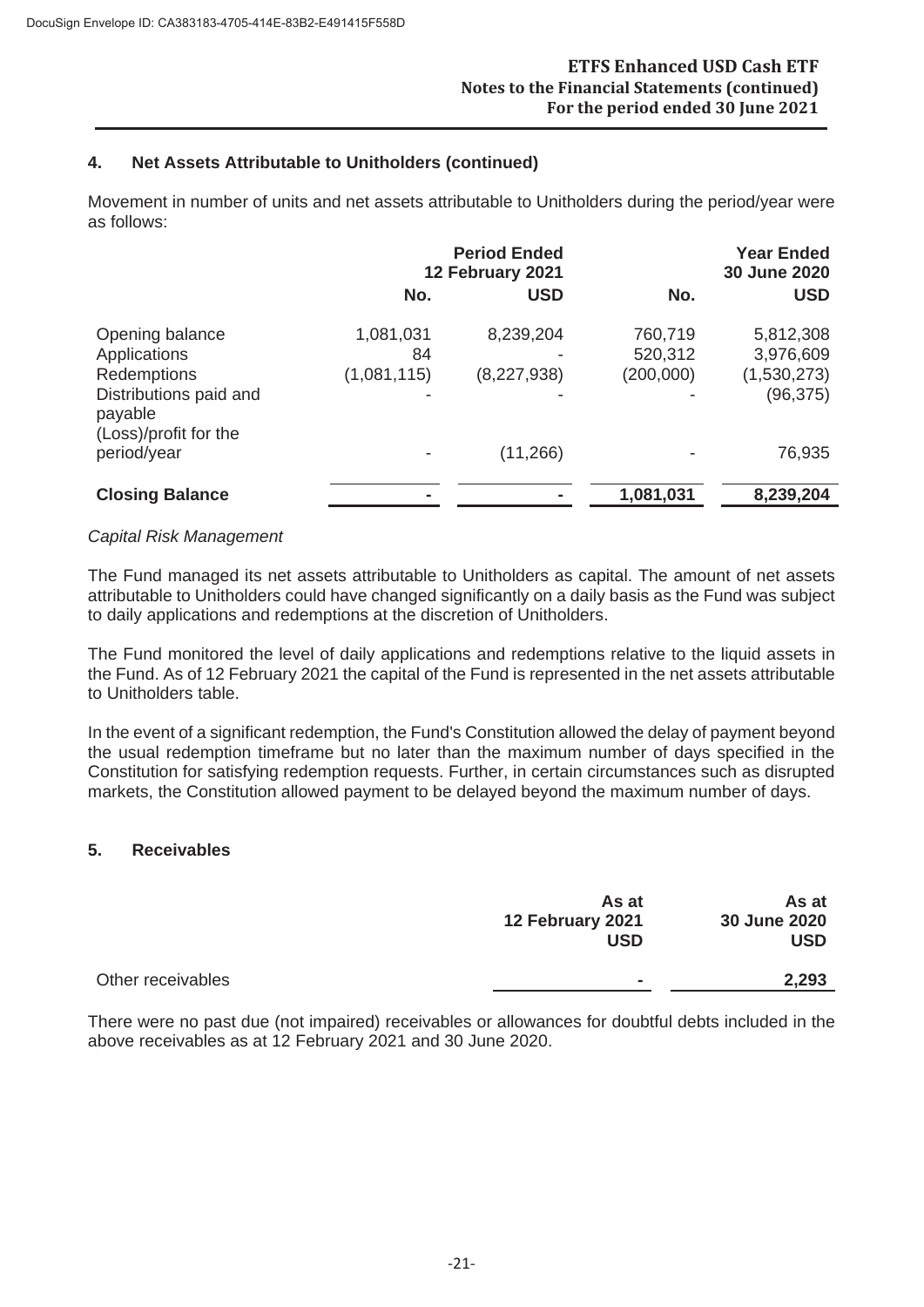#### **6. Distributions to Unitholders**

The distributions during the period/year were as follows:

|                                   | <b>Period ended</b><br>12 February 2021 |            | Year ended 30<br><b>June 2020</b> |            |
|-----------------------------------|-----------------------------------------|------------|-----------------------------------|------------|
|                                   | <b>USD</b>                              | <b>CPU</b> | <b>USD</b>                        | <b>CPU</b> |
| Distributions paid - 30 September |                                         |            | 39,364                            | 0.05       |
| Distributions paid - 31 December  |                                         |            | 28,669                            | 0.04       |
| Distributions paid - 31 March     |                                         |            | 22,309                            | 0.02       |
| Distributions payable - 30 June   |                                         |            | 6,033                             | 0.01       |
| <b>Total</b>                      |                                         |            | 96,375                            |            |

Total distributions of \$nil (30 June 2020: \$96,375) were declared for the period of which \$nil (30 June 2020: \$90,342) were paid during the period together with distributions of \$6,033 (30 June 2020: \$101,134) that were declared in the prior period.

#### **7. Payables**

|                         | As at<br>12 February 2021<br><b>USD</b> | As at<br>30 June 2020<br><b>USD</b> |
|-------------------------|-----------------------------------------|-------------------------------------|
| Management fees payable | $\equiv$                                | 2,308                               |

#### **8. Related Party Transactions**

#### *Responsible Entity*

The Responsible Entity of the Fund is ETFS Management (AUS) Limited (ABN 13 150 433 828, AFSL 466778) whose holding company is ETFS (AUS) Pty Limited.

ETFS Management (AUS) Limited and ETFS (AUS) Pty Limited are incorporated in Australia. The Fund does not employ personnel in its own right. However, it is required to have an incorporated Responsible Entity to manage the activities of the Fund and this is considered the key management personnel.

#### *Key management personnel*

Key management personnel include persons who were directors of the Responsible Entity at any time during the financial period as follows:

| <b>Director</b>        | Date appointed   | Date resigned |
|------------------------|------------------|---------------|
| <b>Graham Tuckwell</b> | 16 December 2014 | n/a           |
| Vince FitzGerald       | 16 December 2014 | n/a           |
| Mark Weeks             | 26 August 2020   | n/a           |

Graham Tuckwell is a director and the majority shareholder of ETFS Capital Limited (the immediate and ultimate parent entity of ETFS (AUS) Pty Limited).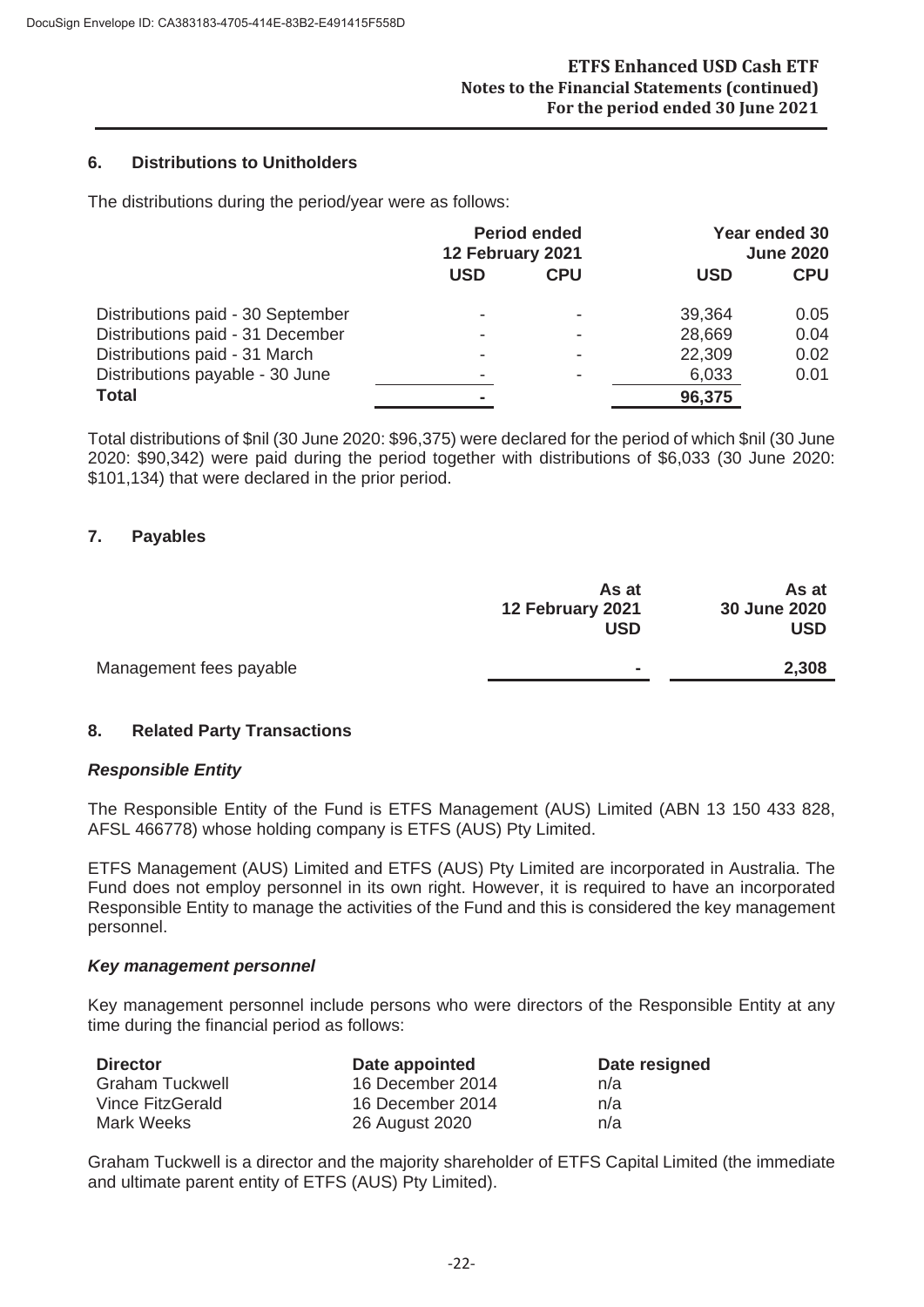#### **8. Related Party Transactions (continued)**

#### *Other key management personnel*

No other person had authority and responsibility for planning, directing and controlling the activities of the Fund, directly or indirectly during the period or since the end of the financial period and up to the date of this report.

#### *Key management personnel unitholdings*

From time to time, directors of the Responsible Entity, or their related entities, may have invested in or withdrawn from the Fund. Those investments or withdrawals are the same terms and conditions as those entered into other Unitholders of the Fund.

At 12 February 2021 no key management personnel held units in the Fund (30 June 2020: Nil).

#### *Key management personnel compensation*

Key management personnel are paid by the Responsible Entity. Payments made from the Fund to the Responsible Entity did not include any amounts attributable to the compensation of key management personnel.

#### *Key management personnel loan disclosures*

The Fund had not made, guaranteed or secured, directly or indirectly, any loans to the key management personnel or their personally related entities at any time during the reporting period (30 June 2020: Nil).

#### *Management fees and other transactions*

In accordance with the Fund's Constitution, the Responsible Entity was entitled to receive fees for the provision of services to the Fund.

| 12 February 2021       | <b>Amount</b><br>charged<br><b>USD</b> | <b>Amount</b><br>outstanding<br><b>USD</b> |
|------------------------|----------------------------------------|--------------------------------------------|
| <b>Management Fees</b> | 14,541                                 | ۰                                          |
| 30 June 2020           | <b>Amount</b><br>charged<br><b>USD</b> | <b>Amount</b><br>outstanding<br><b>USD</b> |
| <b>Management Fees</b> | 21,108                                 | 2,308                                      |

The Management Fee was calculated by applying a fixed percentage to the value of Units in issue on a daily basis, equivalent to 0.30%, inclusive of GST, and net of applicable RITC. The Management Fee was paid in US Dollars on a monthly basis.

In addition to the Management fees, the Fund had agreed to transfer the foreign currency risk in respect of the RITC which was to be received in Australian Dollars. As at 12 February 2021 the Fund recorded both a receivable from and payable to the Responsible Entity in respect of this transfer of USD nil (30 June 2020: USD 152).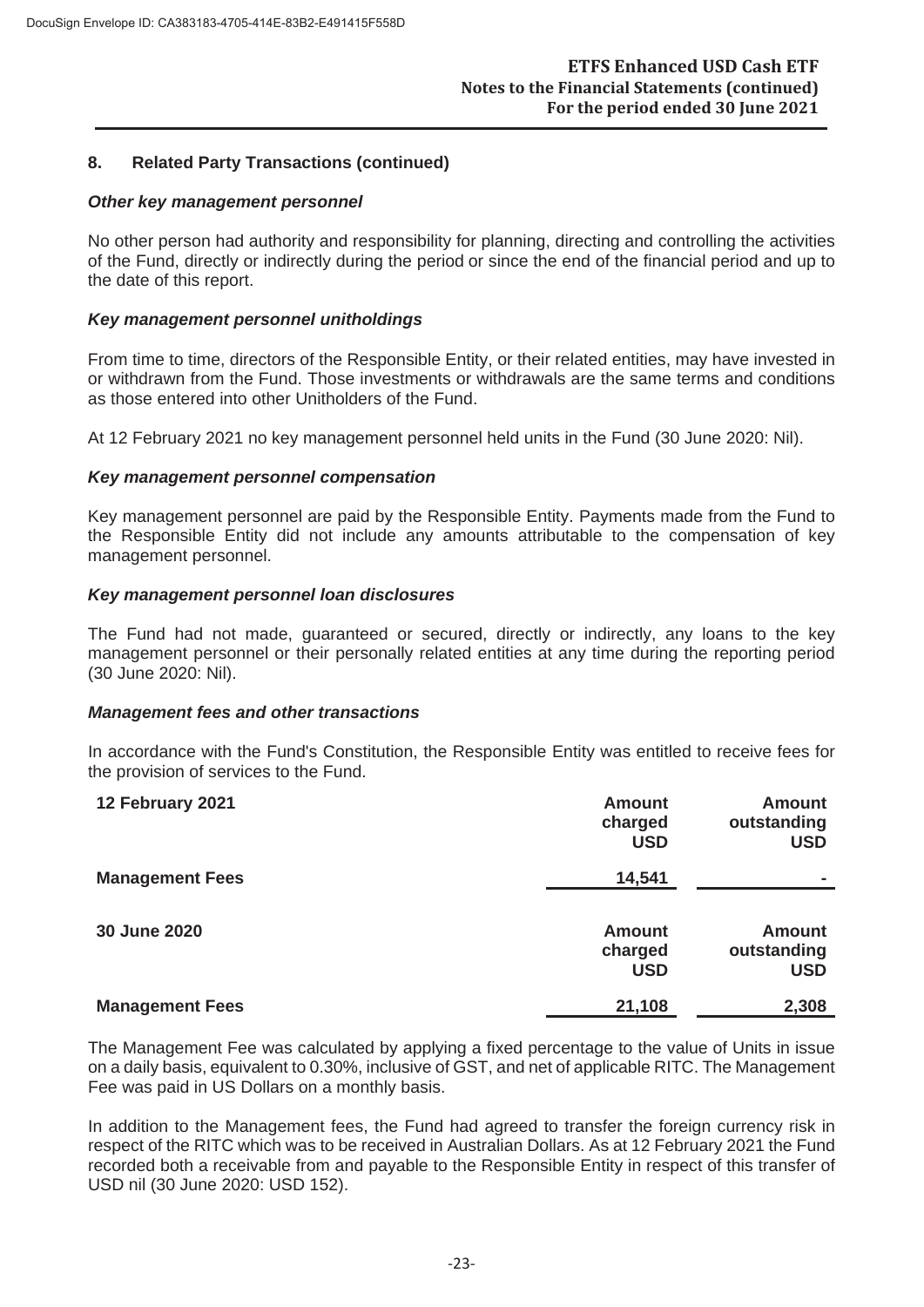#### **8. Related Party Transactions (continued)**

#### *Investments*

The Fund did not hold any investments in schemes also managed by the Responsible Entity or its related parties during the reporting period (30 June 2020: Nil).

#### *Related party schemes' unit holdings*

The Responsible Entity and its related parties did not hold any units in the Fund as at 12 February 2021 (30 June 2020: Nil).

#### *Other transactions with the Fund*

Apart from those details disclosed in this note, no key management personnel entered into a material contract with the Fund and there were no material contracts involving key management personnel's interests subsisting at period end.

#### **9. Remuneration of Auditor**

During the period the following fees were paid or payable for services provided by the auditor of the Fund:

|                                                          | <b>Period ended</b><br><b>12 February</b><br>2021<br><b>USD</b> | <b>Year ended</b><br>30 June 2020<br><b>USD</b> |
|----------------------------------------------------------|-----------------------------------------------------------------|-------------------------------------------------|
| <b>KPMG</b>                                              |                                                                 |                                                 |
| Audit and review of the financial statements (AUD 7,220, |                                                                 |                                                 |
| 2020: AUD 7,000)                                         | 5,593                                                           | 4,808                                           |
| Other audit services (AUD 2,220, 2020: AUD 2,220)        | 1,720                                                           | 1,525                                           |
| <b>Total</b>                                             | 7,313                                                           | 6,333                                           |

Other services related to the audit of the Fund's compliance plan. The audit fees paid or payable were discharged by the Responsible Entity from the fees earned from the Fund.

#### **10. Reconciliation of (Loss)/Profit to Net Cash (Outflow)/Inflow from Operating Activities**

|     |                                                                                                     | <b>Period ended</b><br><b>12 February</b><br>2021<br><b>USD</b> | Year ended<br>30 June 2020<br><b>USD</b> |
|-----|-----------------------------------------------------------------------------------------------------|-----------------------------------------------------------------|------------------------------------------|
| (a) | Reconciliation of operating (loss)/profit to net<br>cash (outflow)/inflow from operating activities |                                                                 |                                          |
|     | Operating (loss)/profit for the period/year                                                         | (10, 354)                                                       | 76,935                                   |
|     | Decrease/(increase) in receivables and other assets<br>(Decrease)/increase in accounts payables and | 2,293                                                           | (1,403)                                  |
|     | accrued liabilities                                                                                 | (2,308)                                                         | 194                                      |
|     | Net cash (outflow)/inflow from operating<br>activities                                              | (10, 369)                                                       | 75.726                                   |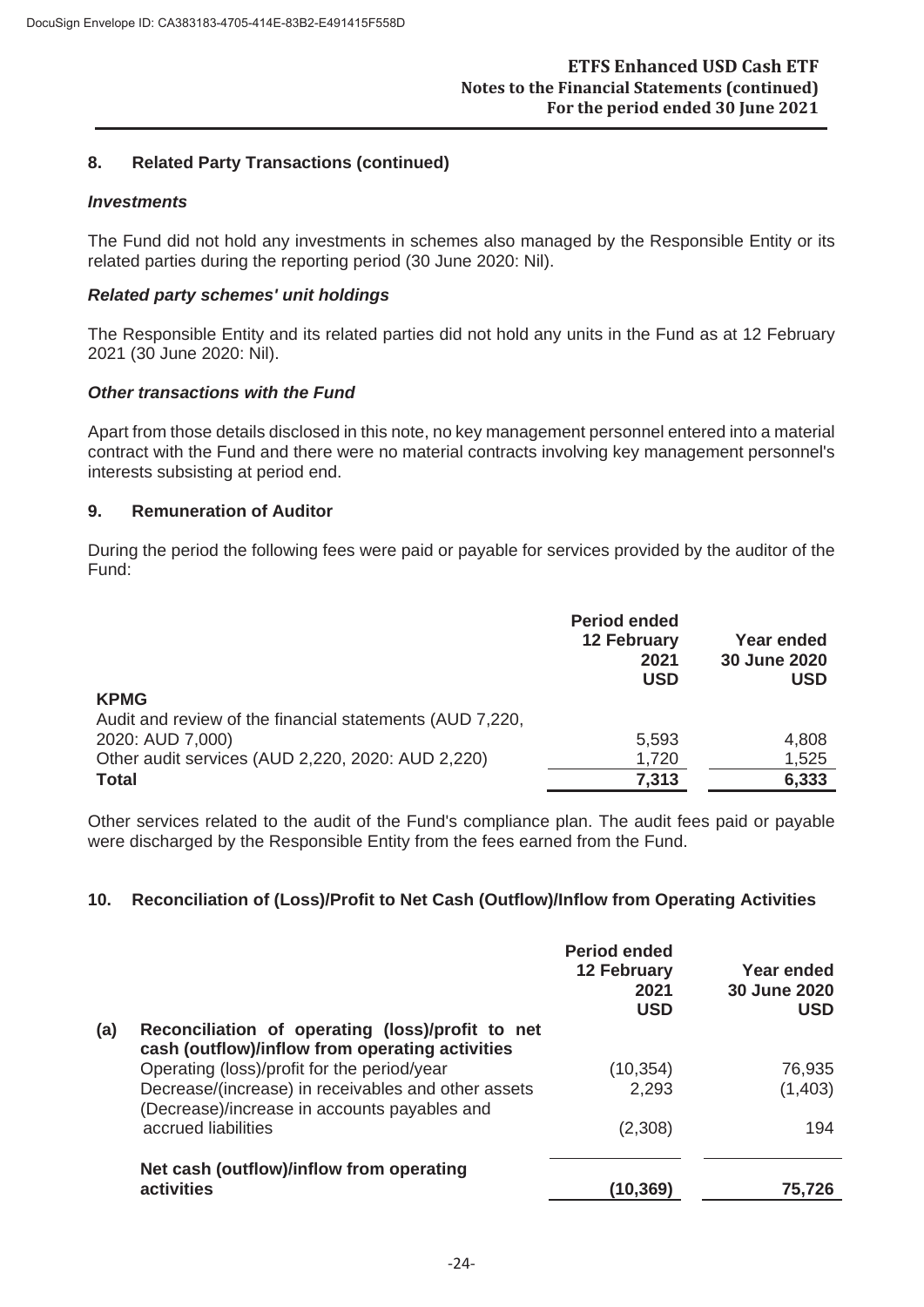#### **10. Reconciliation of (Loss)/Profit to Net Cash (Outflow)/Inflow from Operating Activities (continued)**

| <b>Components of cash and cash equivalents</b><br>(b)<br>Cash as at the end of the financial period/year as | <b>Period ended</b><br><b>12 February</b><br>2021<br><b>USD</b> | Year ended<br><b>30 June 2020</b><br><b>USD</b> |
|-------------------------------------------------------------------------------------------------------------|-----------------------------------------------------------------|-------------------------------------------------|
| the Statement of Cash Flows is reconciled<br>shown in<br>to the Statement of Financial Position as follows: |                                                                 |                                                 |
| Cash                                                                                                        |                                                                 | 8,245,252                                       |
| <b>Total cash</b>                                                                                           |                                                                 | 8,245,252                                       |

As described in Note 2(d), income not distributed was included in net assets attributable to Unitholders. The changes in this amount each period (as reported in (a) above) represented a noncash financing cost as it was not settled in cash until such time as it becomes distributable (i.e. taxable).

# **11. Segment Information**

The Fund operated solely in the business of providing investors with the performance of the US Dollar (before fees and expenses). The Responsible Entity, which is the chief operating decision maker for the purposes of assessing performance and determining the allocation of resources, ensured that the Fund's holdings and performance reflect this objective. Accordingly, no additional qualitative or quantitative disclosures are required.

# **12. Events Occurring After the Reporting Period**

No significant events have occurred since the end of the reporting period up to the date of signing the Financial Report which would impact on the financial position of the Fund disclosed in the Statement of Financial Position as at 12 February 2021 or on the results and cash flows of the Fund for the period ended on that date.

#### **13. Contingent Assets, Contingent Liabilities and Commitments**

There are no outstanding contingent assets, contingent liabilities or commitments as at 12 February 2021.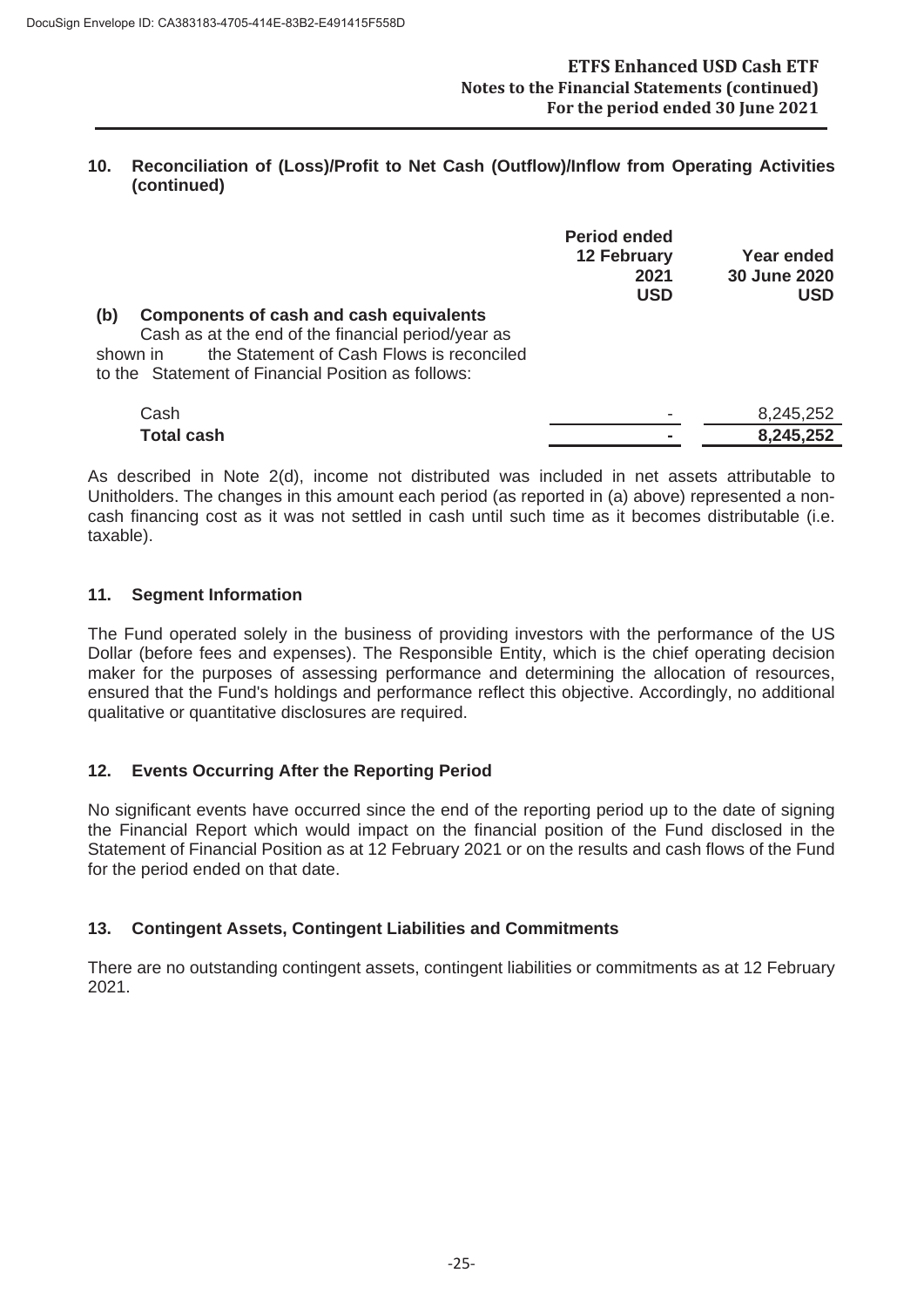In the opinion of the directors of ETFS Management (AUS) Limited, the Responsible Entity of ETFS Enhanced US Dollar ETF (the "Fund"):

- (a) the financial statements and notes set out on pages 6 to 25 are in accordance with the *Corporations Act 2001*, including:
	- i. complying with Accounting Standards, the Corporations Regulations 2001; and
	- ii. giving a true and fair view of the Fund's financial position as at 12 February 2021 and of its performance for the financial period ended on that date;
- (b) the financial statements also comply with International Financial Reporting Standards as disclosed in Note 2(a);

This declaration is made in accordance with a resolution of the directors.

Signed in accordance with a resolution of the Responsible Entity made pursuant to s.295(5) of the *Corporations Act 2001*.

-<br>DocuSigned by:

Graham Tuckwell

-DB8639C4F290469... **Graham Tuckwell Director**

**Melbourne** 23 September 2021

-26-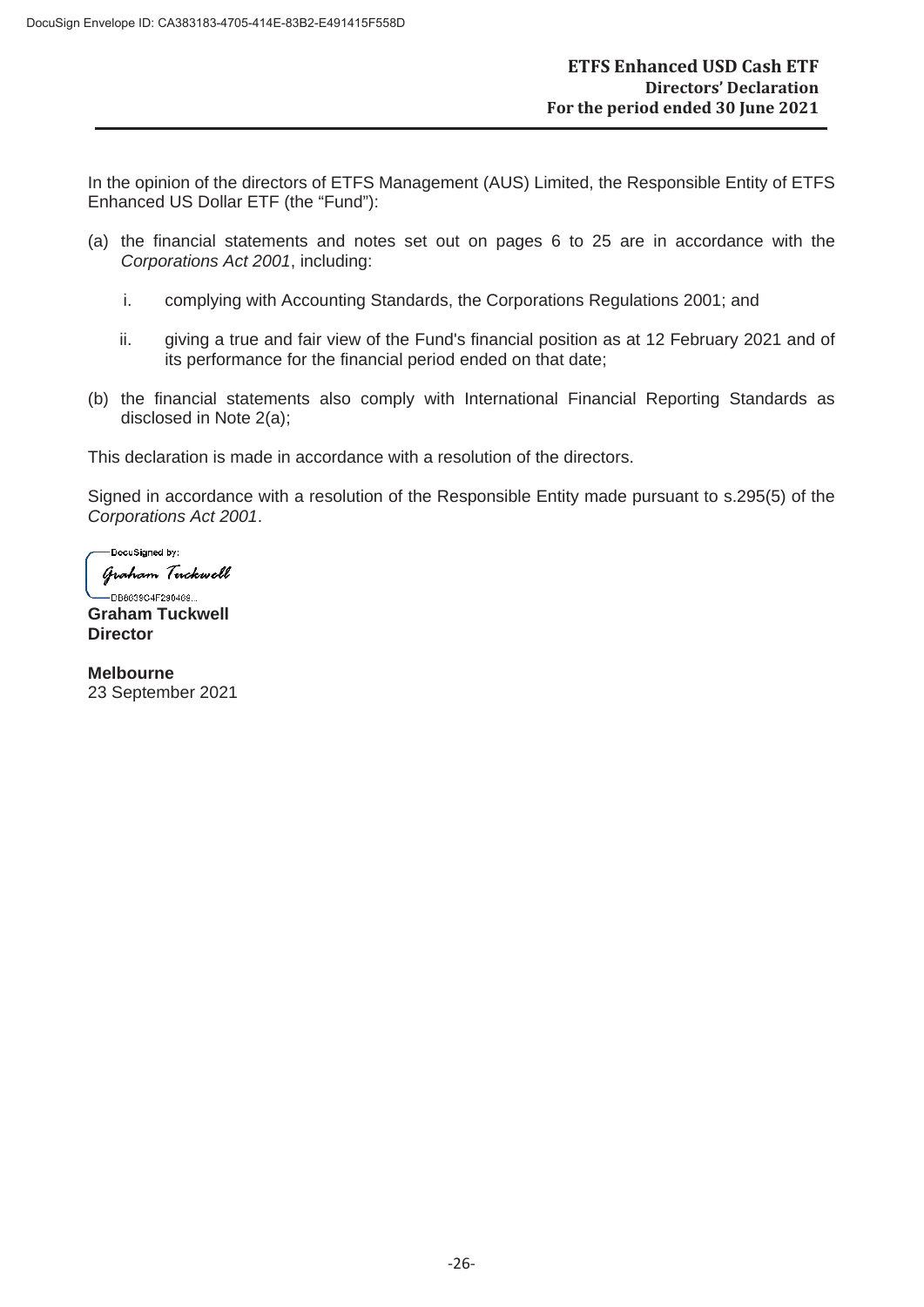

# Independent Auditor's Report

# To the unitholders of ETFS Enhanced USD Cash ETF

#### **Opinion**

We have audited the **Financial Report** of ETFS Enhanced USD Cash ETF (the Scheme).

In our opinion, the accompanying Financial Report of the Scheme is in accordance with the Corporations Act 2001, including:

- giving a true and fair view of the Scheme's financial position as at 30 June 2021 and of its financial performance for the year ended on that date; and
- complying with Australian Accounting Standards and the Corporations Regulations 2001.

The **Financial Report** comprises:

- Statement of financial position as at 30 June 2021;
- Statement of profit or loss and other comprehensive income, Statement of changes in equity, and Statement of cash flows for the year then ended;
- Notes including a summary of significant accounting policies; and
- Directors' Declaration.

#### **Basis for opinion**

We conducted our audit in accordance with Australian Auditing Standards. We believe that the audit evidence we have obtained is sufficient and appropriate to provide a basis for our opinion.

Our responsibilities under those standards are further described in the Auditor's responsibilities for the audit of the Financial Report section of our report.

We are independent of the Scheme in accordance with the Corporations Act 2001 and the ethical requirements of the Accounting Professional and Ethical Standards Board's APES 110 Code of Ethics for Professional Accountants (including Independence Standards) (the Code) that are relevant to our audit of the Financial Report in Australia. We have fulfilled our other ethical responsibilities in accordance with the Code.

#### **Emphasis of matter - Prepared on basis other than going concern**

We draw attention to Note 2 (a) to the Financial Report, which describes the basis of preparation. The Financial Report has been prepared on a basis other than going concern as the Directors have wound up the Fund. Our opinion is not modified in respect of this matter.

#### **Other Information**

Other Information is financial and non-financial information in ETFS Enhanced USD Cash ETF 's annual reporting which is provided in addition to the Financial Report and the Auditor's Report. The Directors of ETFS Management (AUS) Limited (the Responsible Entity) are responsible for the Other Information.

@2021 KPMG, an Australian partnership and a member firm of the KPMG global organisation of independent member firms affiliated with KPMG International Limited, a private English company limited by guarantee. All rights reserved. The KPMG name and logo are trademarks used under license by the independent member firms of the KPMG global organisation. Liability limited by a scheme approved under Professional Standards Legislation.